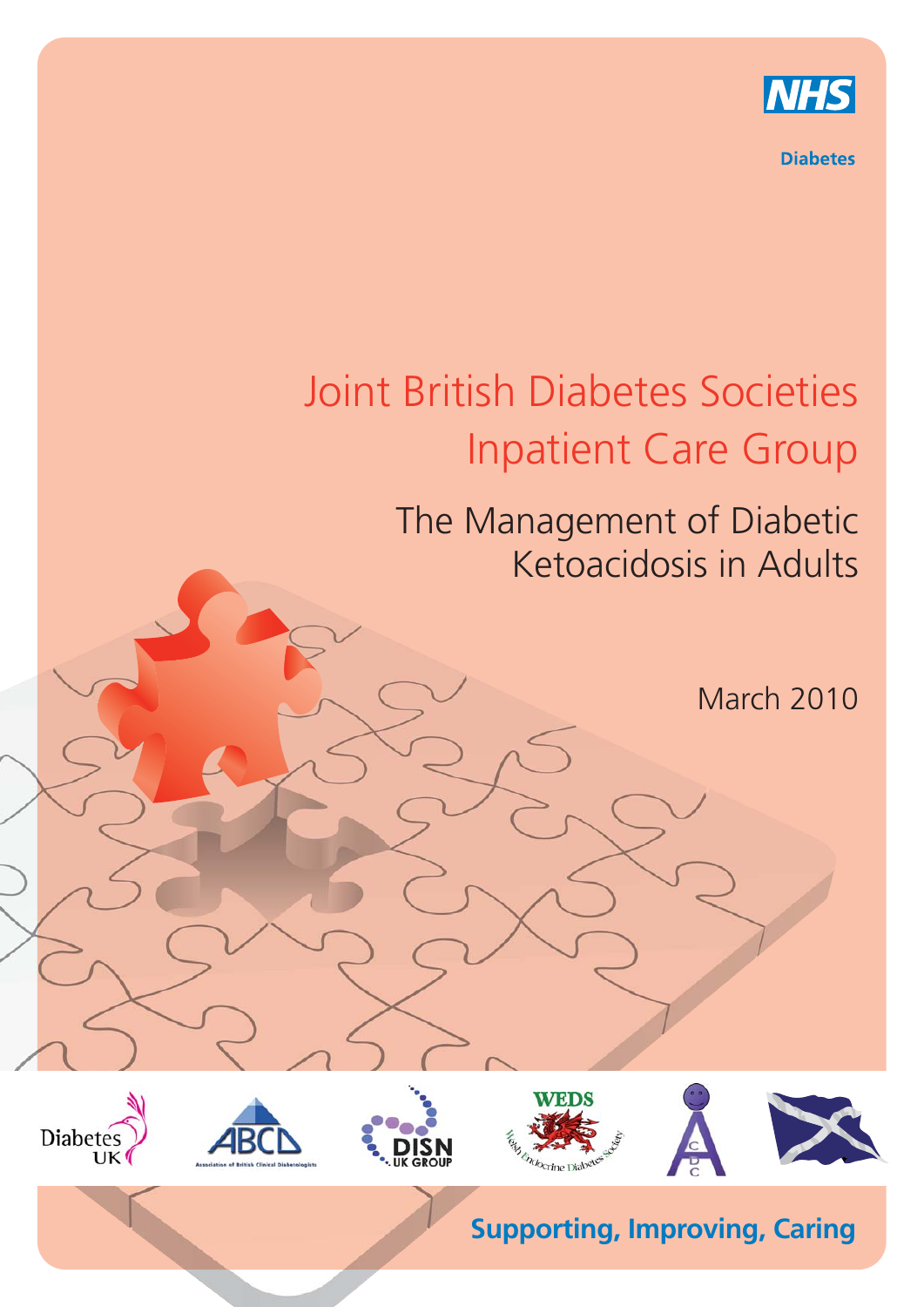## **Writing Group**

Mark W Savage (Chair of Sub Group) Maggie Sinclair-Hammersley (Chair of JBDS IP Care Group) Gerry Rayman Hamish Courtney Ketan Dhatariya Philip Dyer Julie Edge Philip Evans Michelle Greenwood Girly Hallahan Louise Hilton Anne Kilvert Alan Rees and many others

**Groups represented:** Association of British Clinical Diabetologists; British Society of Paediatric Endocrinology and Diabetes and Association of Children's Diabetes Clinicians; Diabetes Inpatient Specialist Nurse (DISN) Group; Diabetes UK; NHS Diabetes (England); Northern Irish Diabetologists; Society of Acute Medicine; Welsh Endocrine and Diabetes Society; Scottish Diabetes Group.

## **JBDS IP Group gratefully acknowledges the funding and administrative support from NHS Diabetes**

British Society of Paediatric Endocrinology and Diabetes (BSPED) guidelines for management of DKA in young people under the age of 18 years can be found at: http://www.bsped.org.uk/professional/guidelines/docs/DKAGuideline.pdf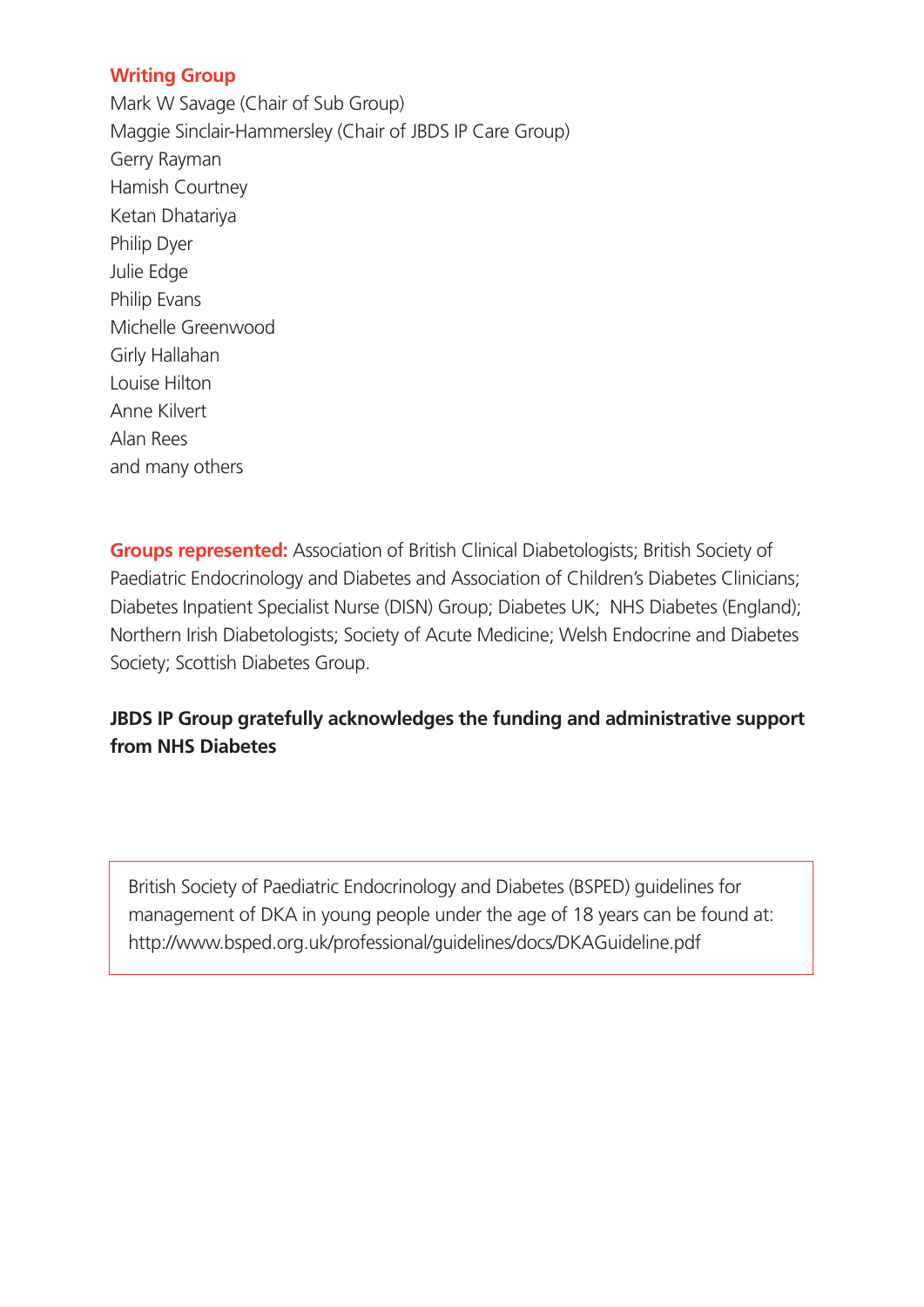# **Contents**

| <b>Foreword</b>                               | 4  |
|-----------------------------------------------|----|
| <b>Introduction</b>                           | 5  |
| <b>Rationale for Best Practice</b>            | 6  |
| <b>Controversial Areas</b>                    | 8  |
| Serious Complications of DKA or its treatment | 10 |
| <b>DKA Pathway of Care</b>                    | 11 |
| <b>Implementation and Audit</b>               | 16 |
| <b>References</b>                             | 17 |
| <b>Appendices</b>                             | 20 |
| 1. Conversion to subcutaneous insulin         |    |
| 2. Joint British Societies Audit Standards    |    |

**Page**

Appendix to follow

Integrated Care Pathway

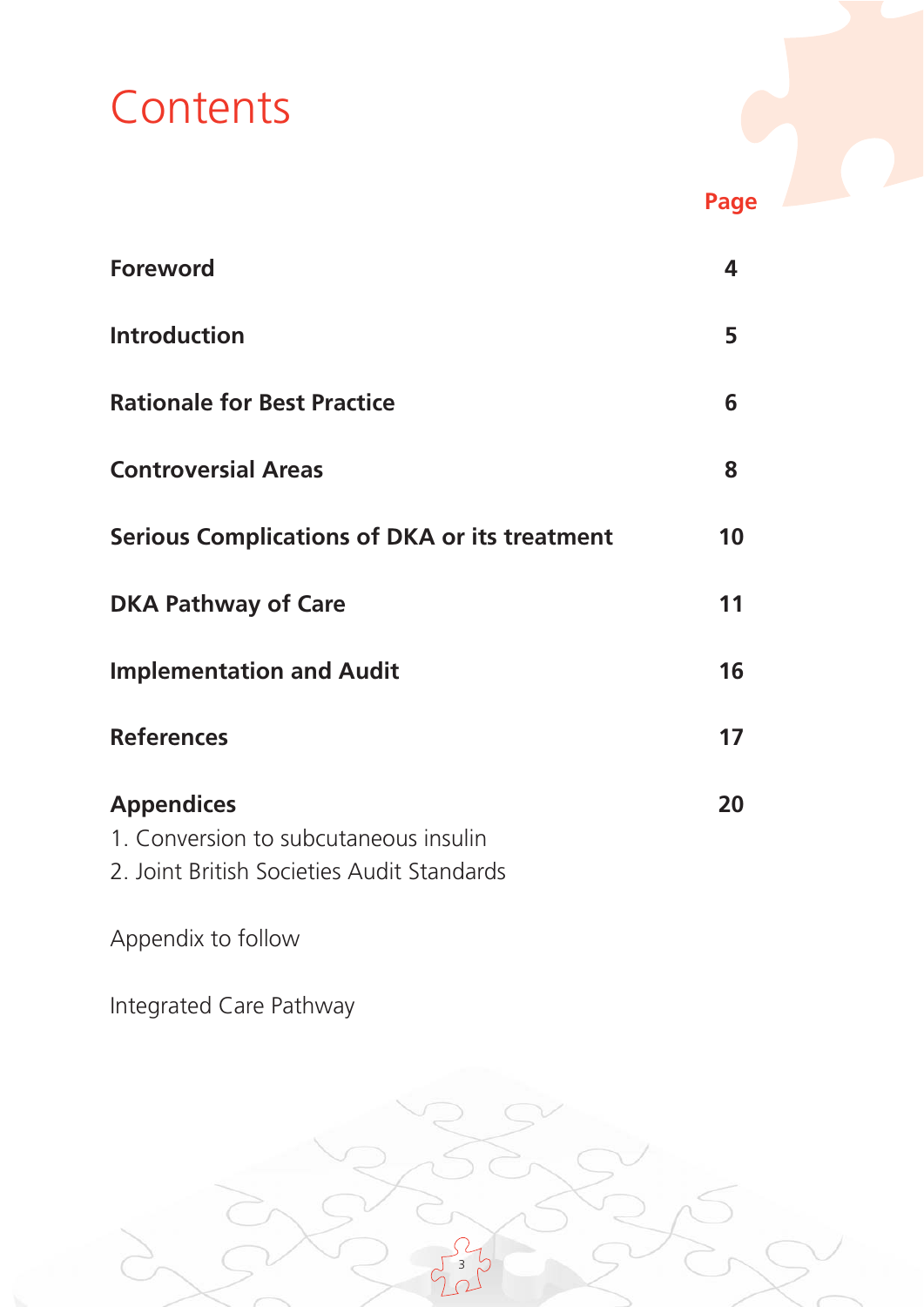## Foreword

Diabetic ketoacidosis (DKA) though preventable remains a frequent and life threatening complication of type 1 diabetes. Unfortunately, errors in its management are not uncommon and importantly are associated with significant morbidity and mortality. Most acute hospitals have guidelines for the management of DKA but it is not unusual to find these out of date and at variance to those of other hospitals. Even when specific hospital guidelines are available audits have shown that adherence to and indeed the use of these is variable amongst the admitting teams. These teams infrequently refer early to the diabetes specialist team and it is not uncommon for the most junior member of the admitting team, who is least likely to be aware of the hospital guidance, to be given responsibility for the initial management of this complex and challenging condition.

To address these issues the Joint British Diabetes Societies, supported by NHS Diabetes has produced upto-date guidance developed by a multidisciplinary group of practicing specialists, with considerable experience in this area. Where possible the guidance is evidenced based but also draws from accumulated professional experience. A number of new recommendations have been introduced including the use of bedside ketone meters (though management based on bicarbonate and glucose are retained for those yet to introduce ketone meters), the use of fixed rate intravenous insulin infusion, and mandatory and prompt referral to the diabetes specialist team in all cases. The management is clearly presented and divided into a number of key steps in the care pathway; the first hour, the next six hours, next twelve hours etc. Importantly, conversion to subcutaneous insulin and preparing for discharge home are included. Audit is encouraged against defined standards.

The guideline is clearly written and accompanied by a practical and easy to follow flow chart to be used in admitting departments and wards managing DKA.

The authors should be congratulated on their achievement. These guidelines are recommended to all diabetes hospital teams for rapid introduction and for acceptance as the national guideline for managing DKA. Their widespread introduction should significantly improve the care of people admitted with DKA.

4

**Dr G Rayman NHS Diabetes Clinical Lead for Inpatient Diabetes Care**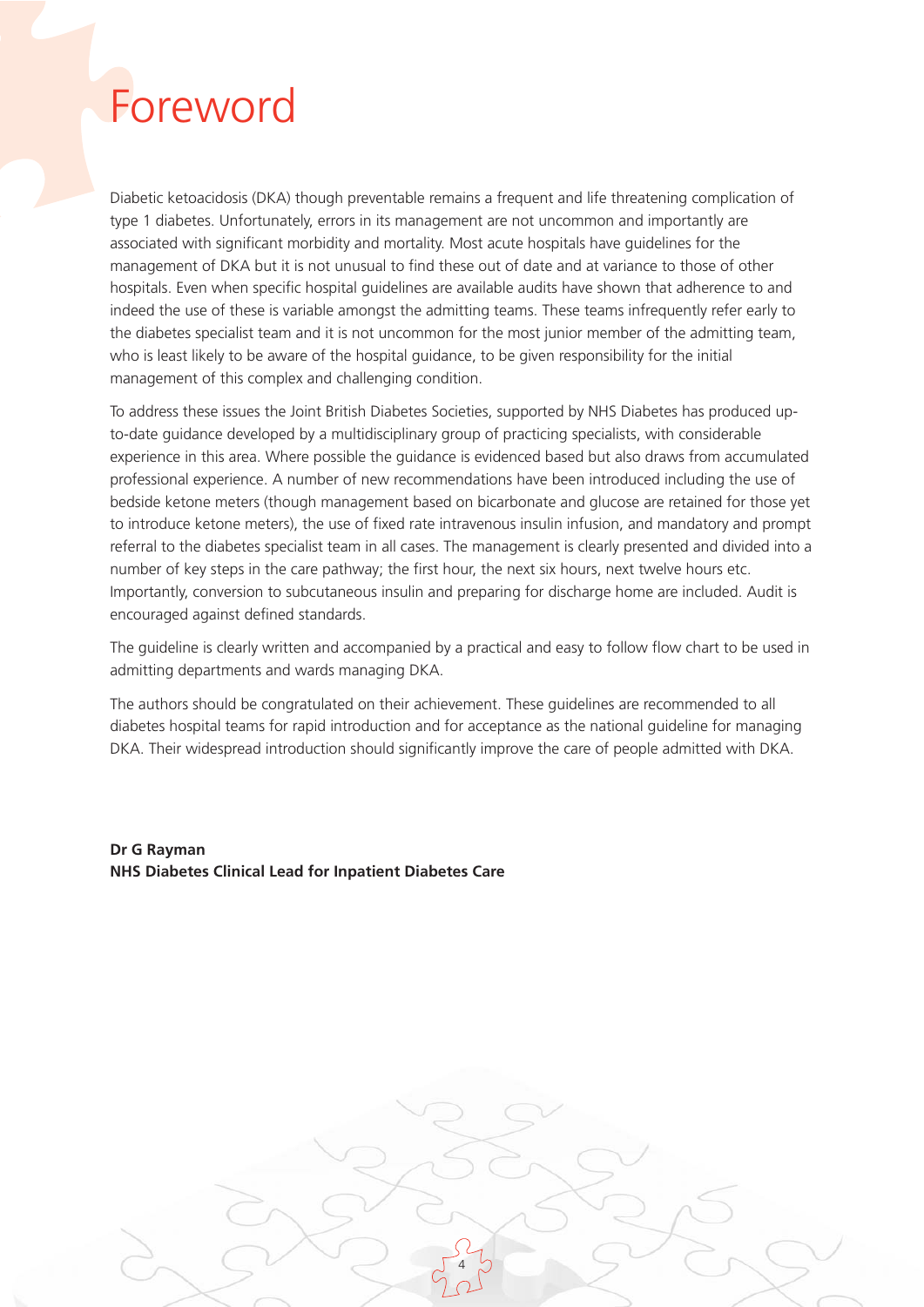## Introduction

There are several currently available national and international guidelines for the management of Diabetic Ketoacidosis (DKA) in both adults and children. (ISPAD 2009, McGeoch 2007, Savage 2006, BSPED 2004, Kitabchi 2009). In the last decade, however, there has been a change in the way patients with DKA present clinically and in addition there has been rapid development of near-patient testing technology. Until recently there was no easily available assay for ketone bodies hence capillary glucose, venous pH and bicarbonate were used to diagnose and monitor response to treatment in DKA. Near patient testing for 3-beta-hydroxybutyrate is now readily available for the monitoring of the abnormal metabolite allowing for a shift away from using glucose levels to drive treatment decisions in the management of DKA. These guidelines have been developed to reflect the development in technology and reflect new practice in the UK. They are evidence based where possible but are also drawn from accumulated professional knowledge and consensus agreement. They are intended for use by any health care professional that manages DKA in adults.

## **Pathophysiology**

Diabetic ketoacidosis (DKA) is a complex disordered metabolic state characterised by hyperglycaemia, acidosis, and ketonaemia. DKA usually occurs as a consequence of absolute or relative insulin deficiency that is accompanied by an increase in counterregulatory hormones (ie, glucagon, cortisol, growth hormone, epinephrine). This type of hormonal imbalance enhances hepatic gluconeogenesis and glycogenolysis resulting in severe hyperglycaemia. Enhanced lipolysis increases serum free fatty acids that are then metabolised as an alternative energy source in the process of ketogenesis. This results in accumulation of large quantities of ketone bodies and subsequent metabolic acidosis. Ketones include acetone, 3-beta-hydroxybutyrate, and acetoacetate. The predominant ketone in DKA is 3-betahydroxybutyrate.

There are several mechanisms responsible for fluid depletion in DKA. These include osmotic diuresis due to hyperglycaemia, vomiting commonly associated with DKA, and eventually, inability to take in fluid due to a diminished level of consciousness. Electrolyte shifts and depletion are in part related to the osmotic diuresis. Hyper and hypokalaemia need particular attention.

## **Definition and Diagnosis**

DKA consists of the biochemical triad of ketonaemia, hyperglycaemia, and acidaemia.

## **Epidemiology**

The true incidence is difficult to establish. Populationbased studies range from 4.6 to 8 episodes per 1,000 patients with diabetes (Johnson 1980, Faich 1983). DKA remains a significant clinical problem in spite of improvements in diabetes care (Fishbein 1995, Umpierrez 19997).

## **Mortality and Morbidity**

Improved understanding of the pathophysiology of DKA with close monitoring and correction of electrolytes has resulted in a significant reduction in the overall mortality rate from this life-threatening condition. Mortality rates have fallen significantly in the last 20 years from 7.96% to 0.67% (Lin 2005). The mortality rate is still high in developing countries and among non hospitalised patients (Otieno 2005). This high mortality rate illustrates the necessity of early diagnosis and the implementation of effective prevention programmes.

Cerebral oedema remains the most common cause of mortality, particularly in young children and adolescents. The main causes of mortality in the adult population include severe hypokalaemia, adult respiratory distress syndrome, and co-morbid states such as pneumonia, acute myocardial infarction and sepsis (Hamblin 1989).

Ketonaemia 3 mmol/L and over **or** significant ketonuria (more than 2+ on standard urine sticks) Blood glucose over 11 mmol/L or known diabetes mellitus Bicarbonate (HCO<sub>3</sub><sup>-</sup>) below 15 mmol/L **and/or** venous pH less than 7.3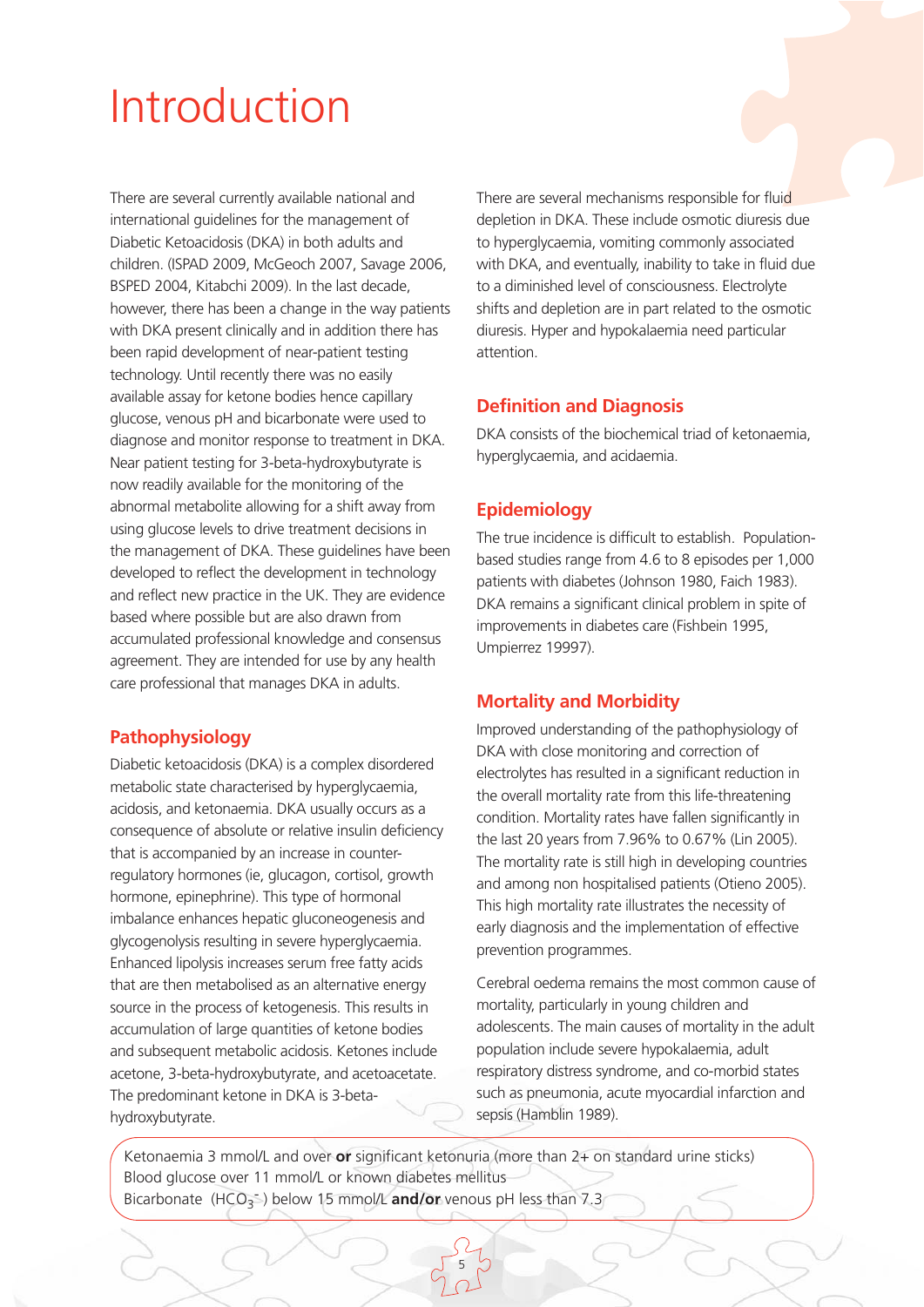## Rationale for Best Practice - The New Paradigm

### **Ketones and Acidosis**

Until recently, management of DKA has focussed on lowering the elevated blood glucose with fluids and insulin, using arterial pH and serum bicarbonate to assess metabolic improvement. This is based on the assumption that this would efficiently suppress ketogenesis and reverse acidosis. This strategy recognised that blood glucose is only a surrogate for the underlying metabolic abnormality. Recent developments now allow us to focus on the underlying metabolic abnormality (ketonaemia) which simplifies treatment of those who present with modest elevation of blood glucose but with acidosis secondary to ketonaemia 'euglycaemic diabetic ketoacidosis' (Munro 1973, Johnson 1980, Jenkins 1993). This clinical presentation is being encountered more frequently. Improved patient education with increased blood glucose and ketone monitoring has led to partial treatment of DKA prior to admission with consequent lower blood glucose levels at presentation.

## **Bedside Monitoring**

These guidelines recommend that management is based on bedside monitoring of patients with DKA. Blood glucose is routinely checked at the bedside, but portable ketone meters now also allow bedside measurement of blood ketones (3-betahydroxybutyrate). This is an important advance in the management of DKA (Sheikh-Ali 2008, Bektas 2004, Khan 2004, Wallace 2004, Vaneli 2003, Naunheim 2006). The resolution of DKA depends upon the suppression of ketonaemia, therefore measurement of blood ketones now represents best practice in monitoring the response to treatment (Wiggam 1997).

Access to blood gas and blood electrolyte measurement is now relatively easy and available within a few minutes of blood being taken. Therefore glucose, ketones and electrolytes, including bicarbonate and venous pH should be assessed at or near the bedside.

This recommendation raises important issues:

- Staff must be trained in the use of blood glucose and ketone meters
- The meters should be subject to rigorous quality assurance
- Laboratory measurement will be required in certain circumstances, such as when blood glucose or ketone meters are 'out of range'.

It is recognised that not all units have access to ketone meters. Thus, guidance is also given on monitoring treatment using of the rate of rise of bicarbonate and fall in blood glucose as alternative measures.

## **The Involvement of Diabetes Specialist Teams (DST)**

The diabetes specialist team must always be involved in the care of those admitted to hospital with DKA. Their involvement shortens patient stay and improves safety (Levetan 1995, Cavan 2001, Davies 2001, Sampson 2006). This should occur as soon as possible during the acute phase but will depend on local circumstances. Specialists must also be involved in the assessment of the precipitating cause of DKA, management, discharge, and follow up. This will include assessment of the patient's understanding of diabetes plus their attitudes and beliefs. Specialist involvement is essential to ensure regular audit and continuous quality improvement in the implementation of DKA guidelines. The practice of admitting, treating and discharging patients with DKA without the involvement of the diabetes specialist team is unsafe and likely to compromise safe patient care. This is a governance issue (Clement 2004).

#### **Recommended changes in management**

- Measurement of blood ketones, venous (not arterial) pH and bicarbonate and their use as treatment markers
- Monitoring of ketones and glucose using bedside meters when available and operating within their quality assurance range
- Replacing 'sliding scale' insulin with weight-based fixed rate intravenous insulin infusion (IVII)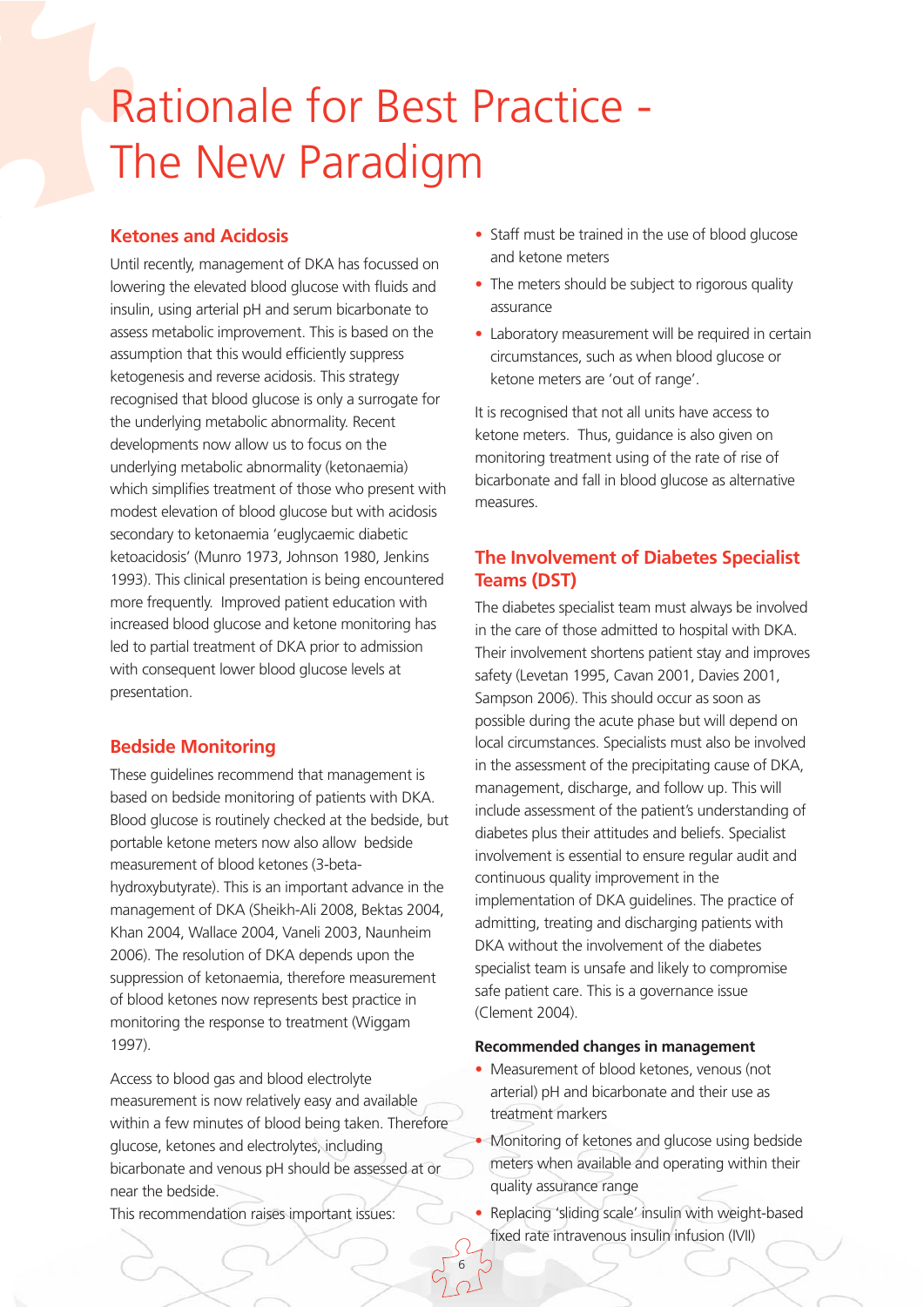- Use of venous blood rather than arterial blood in blood gas analysers
- Monitoring of electrolytes on the blood gas analyser with intermittent laboratory confirmation
- Continuation of long acting insulin analogues (Lantus® or Levemir®) as normal
- Involvement diabetes specialist team as soon as possible

### **General Management Issues**

#### **Fluid administration and deficits**

There is universal agreement that the most important initial therapeutic intervention in DKA is appropriate fluid replacement followed by insulin administration. The main aims for fluid replacement are:

- Restoration of circulatory volume
- Clearance of ketones
- Correction of electrolyte imbalance

The typical fluid and electrolyte deficits are shown in the table below. For example, an adult weighing 70kg presenting with DKA may be up to 7 litres in deficit. This should be replaced as crystalloid. In patients with kidney failure or heart failure, as well as the elderly and adolescents, the rate and volume of fluid replacement may need to be modified. The aim of the first few litres of fluid is to correct any hypotension, replenish the intravascular deficit, and counteract the effects of the osmotic diuresis with correction of electrolyte disturbance.

#### **Typical Deficits in DKA:**

| Water (ml/kg)                                          | 100     |
|--------------------------------------------------------|---------|
| Sodium (mmol/kg)                                       | 7-10    |
| Chloride (mmol/kg)                                     | $3 - 5$ |
| Potassium (mmol/kg))                                   | $3 - 5$ |
| The type of fluid to be used is discussed in detail in |         |
| Controversial Areas.                                   |         |

#### **Insulin therapy**

A fixed rate IVII calculated on 0.1 units/ per kilogram infusion is recommended. It may be necessary to estimate the weight of the patient. See *Controversial Areas*. Insulin has the following effects:

- Suppression of ketogenesis
- Reduction of blood glucose
- Correction of electrolyte imbalance

#### **Metabolic treatment targets**

The recommended targets are

• Reduction of the blood ketone concentration by 0.5 mmol/L/hour

- Increase the venous bicarbonate by 3 mmol/L/hour
- Reduce capillary blood glucose by 3 mmol/L/hour
- Potassium should be maintained between 4.0 and 5.0 mmol/L

If these rates are not achieved then the fixed rate IVII rate should be increased (see *Management of DKA* Section B, Action 2).

#### **Intravenous glucose concentration**

The management should be focussed on clearing ketones as well as normalising blood glucose. It is often necessary to administer an intravenous infusion of 10% glucose in order to avoid hypoglycaemia and permit the continuation of a fixed rate IVII to suppress ketogenesis. Introduction of 10% glucose is recommended when the blood glucose falls below 14 mmol/L. It is important to continue 0.9% sodium chloride solution to correct circulatory volume. It may be necessary to infuse these solutions concurrently (Section B, Action 2). Glucose should not be discontinued until the patient is eating and drinking normally.

#### **Special patient groups**

The following groups of patients need specialist input as soon as possible and special attention needs to be paid to fluid balance.

• Elderly

7

- Pregnant
- Young people 18 to 25 years of age (see cerebral oedema)
- Heart or kidney failure
- Other serious co-morbidities

#### **Patient considerations**

Patients with diabetes who are admitted with DKA should be counselled about the precipitating cause and early warning symptoms of DKA. Failure to do so is a missed educational opportunity. Things to consider are:

- Identification of precipitating factor(s) e.g. infection or omission of insulin injections
- Prevention of recurrence e.g. provision of written sick day rules
- Insulin ineffective e.g. the patient's own insulin may be expired or denatured. This should be checked prior to reuse
- Provision of handheld ketone meters and education on management of ketonaemia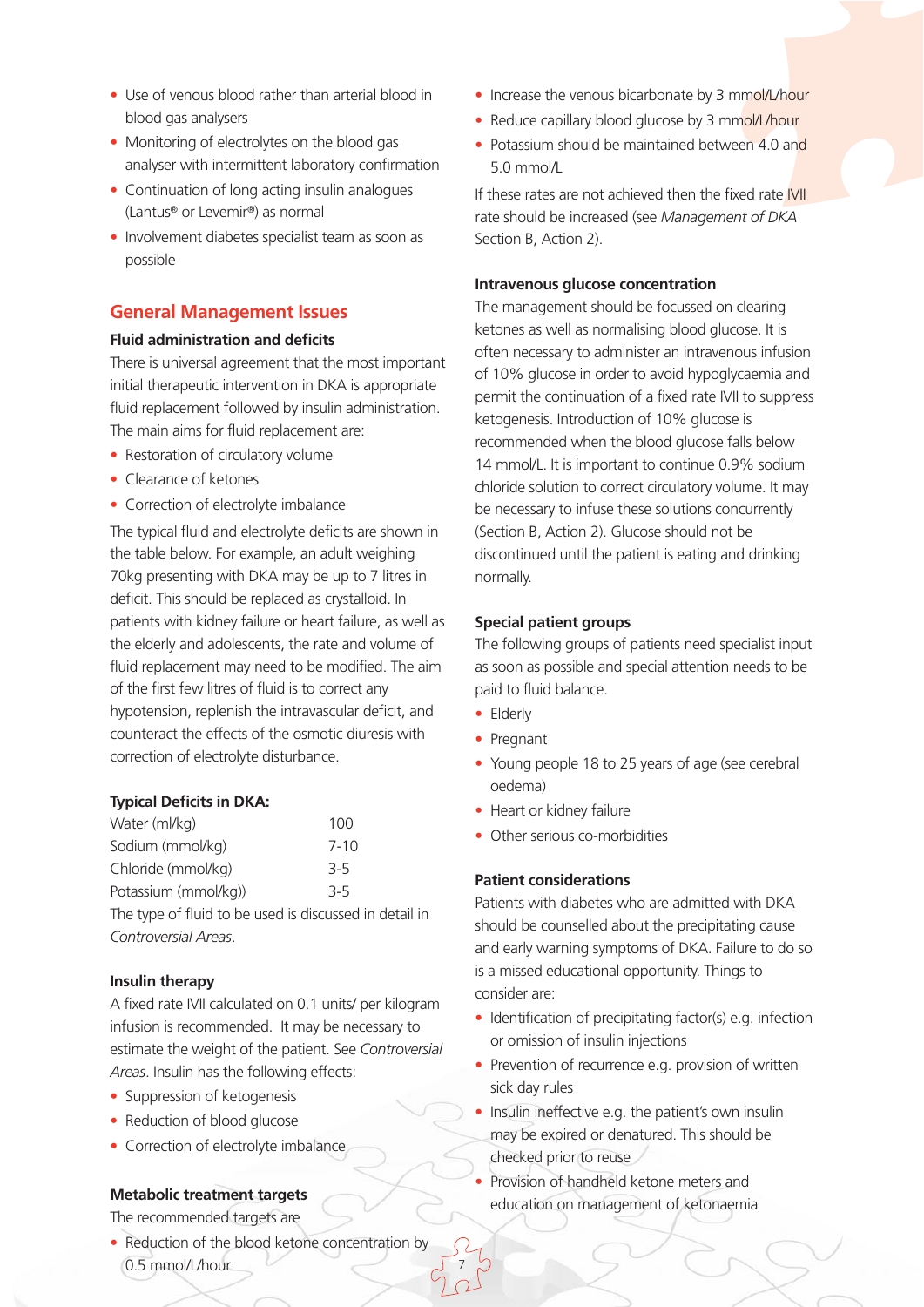## Controversial Areas

The clinical assessment and aims of treatment in the management of DKA are not controversial. However, there is still disagreement about the optimum treatment regimen and where the evidence base is not strong, recommendations are based on consensus and experience. Some of the more controversial points will now be considered and good practice recommendations are made. The recommendations are given first followed by the rationale.

### **Recommendations**

- 1. Measure venous rather than arterial bicarbonate and pH
- 2. Blood ketone meters should be used for near patient testing
- 3. Crystalloid rather than colloid solutions are recommended for fluid resuscitation
- 4. Cautious fluid replacement in young adults
- 5. 0.9% sodium chloride solution is the recommended fluid of choice
- 6. Subcutaneous long-acting analogue insulin should be continued
- 7. Insulin should be administered at a fixed rate IVII calculated on body weight
- 8. Do not use a priming dose (bolus) of insulin
- 9. Bicarbonate administration is not recommended routinely
- 10. Phosphate should not be supplemented routinely

#### **1. Arterial or venous measurements?**

Recent evidence shows that the difference between venous and arterial pH is 0.02-0.15 pH units and the difference between arterial and venous bicarbonate is 1.88 mmol/L (Kelly 2006, Gokel 2000). This will change neither diagnosis nor management of DKA and it is not necessary to use arterial blood to measure acid base status (Ma 2003). Venous blood can be used in portable and fixed blood gas analysers and therefore venous measurements (bicarbonate, pH and potassium) are easily obtained in most admitting units. Arterial line insertion should only be performed if its use will influence management i.e.

for frequent arterial oxygen level measurements or monitoring blood pressure in the critically unwell patient.

#### **2. Blood ketone measurement?**

Ketonaemia is the hallmark of DKA. Frequent repeated measurement of blood 3-betahydroxybutyrate has only recently become a practical option due to the availability of meters which can measure blood ketone levels. Compelling evidence supports the use of this technology for diagnosis and management of DKA (Sheikh-Ali 2008, Bektas 2004, Vaneli 2003, Naunheim 2006). The resolution of DKA depends upon the suppression of ketonaemia and measurement of blood ketones now represents best practice in monitoring the response to treatment.

#### **3. Colloid versus crystalloid?**

Many guidelines suggest that in hypotensive patients initial fluid resuscitation should be with colloid. However, the hypotension results from a loss of electrolyte solution and it is more physiological to replace with crystalloid. Moreover, a recent Cochrane review did not support the use of colloid in preference to crystalloid fluid (Perel 2007).

#### **4. Rate of fluid replacement?**

There is concern that rapid fluid replacement may lead to cerebral oedema in children and young adults. National and international paediatric guidelines recommend cautious fluid replacement over 48 hours. Existing adult guidelines (ADA, ABCD, SIGN) all recommend rapid initial fluid replacement in the first few hours. No randomised controlled trials exist to guide decision making in this area. We therefore recommend cautious fluid replacement in small young adults who are not shocked at presentation.

#### **5. 0.9% sodium chloride solution or Hartmann's solution for resuscitation?**

There has been much debate recently about the relative merits of these two solutions (Dhatariya 2007 and NPSA Alerts 2002, 2007).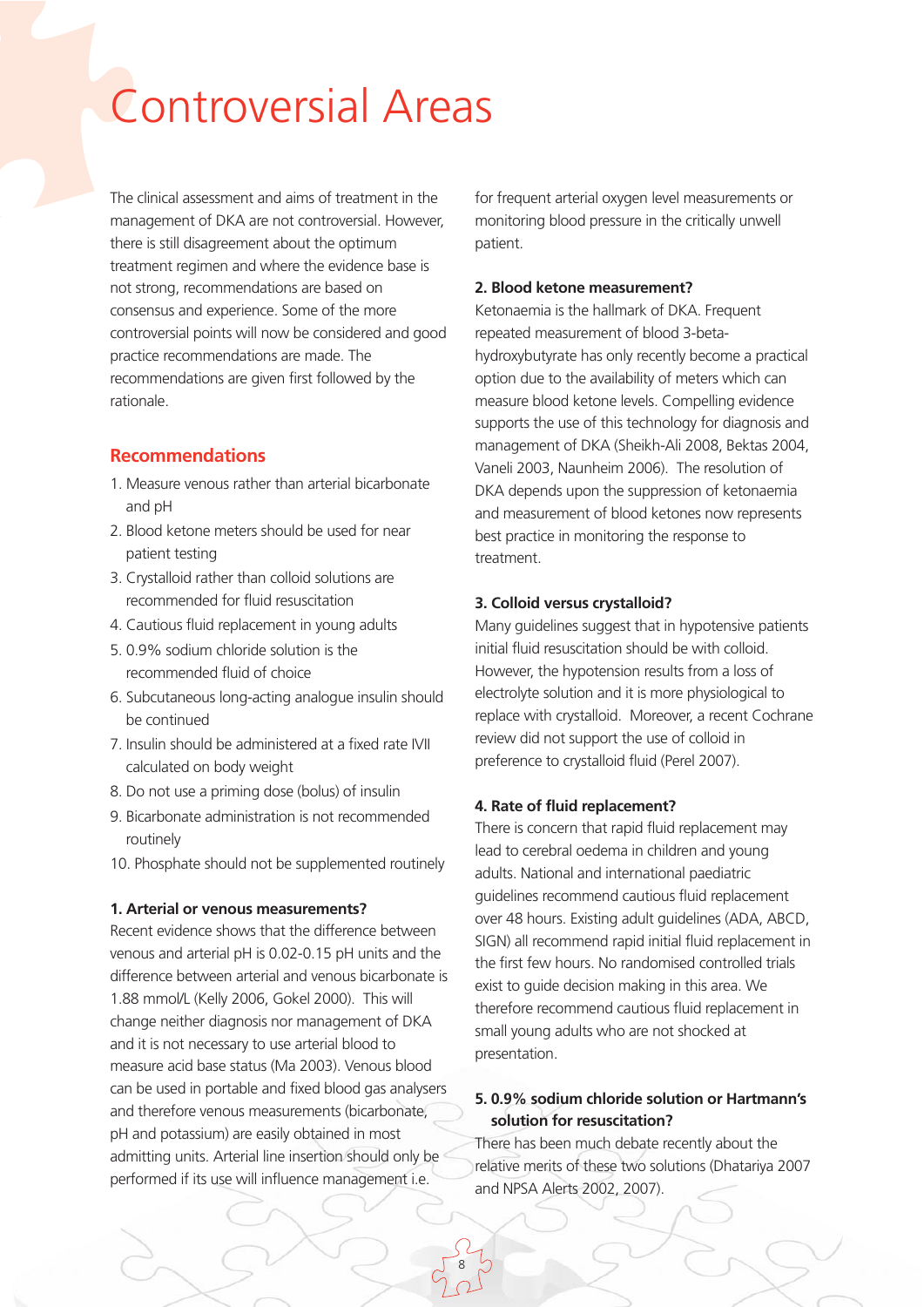| <b>Infusion solution</b> | <b>Advantages</b>                                                                                                                                                                                                                                                                                    | <b>Disadvantages</b>                                                                                                                                                                                                                                    |
|--------------------------|------------------------------------------------------------------------------------------------------------------------------------------------------------------------------------------------------------------------------------------------------------------------------------------------------|---------------------------------------------------------------------------------------------------------------------------------------------------------------------------------------------------------------------------------------------------------|
| 0.9% sodium chloride     | • Decades of clinical experience<br>• Readily available in clinical areas<br>• Commercially available ready mixed<br>with potassium at required concentrations,<br>20mmol/L (0.15%) or 40mmol/L (0.3%)<br>• Supports safe practice with injectable<br>potassium (NPSA compliant (NPSA alert<br>2002) | • Hyperchloraemic metabolic acidosis<br>which may cause renal arteriolar<br>vasoconstriction leading to oliguria<br>and a slowing of resolution of acidosis                                                                                             |
| Compound sodium          | • Balanced crystalloid with minimal<br>tendency to hyperchloraeamic metabolic<br>acidosis                                                                                                                                                                                                            | · Insufficient potassium if used alone<br>• Not commercially available<br>with adequate pre-mixed potassium.<br>Potassium addition in general clinical<br>areas is unsafe. (NPSA alert 2002)<br>• Unfamiliar and not routinely kept on<br>medical wards |

It is recommended that 0.9% sodium chloride solution should be the fluid of choice for resuscitation in all clinical areas as it supports safe practice and is available ready to use with adequate ready-mixed potassium. In theory replacement with glucose and compound sodium lactate (Hartmann's solution) with potassium, would prevent hyperchloraemic metabolic acidosis, as well as allow appropriate potassium replacement. However, at present this is not readily available as a licensed infusion fluid.

#### **6. Continuation of long-acting insulin analogues?**

In the last few years the use of long acting basal insulin analogues (Levemir®, Lantus®) has become widespread. Continuation of subcutaneous analogues during the initial management of DKA provides background insulin when the IV insulin is discontinued. This avoids rebound hyperglycaemia when IV insulin is stopped and should avoid excess length of stay. This only applies to long acting analogues and does not obviate the need to give short acting insulin before discontinuing the intravenous insulin infusion.

#### **7. Fixed-rate intravenous insulin infusion (fixed rate IVII) versus variable rate?**

Patient demographics are changing and patients with DKA are now more likely to be obese or suffering with other insulin-resistant states including pregnancy. Evidence has led to the re-emergence of fixed rate IVII in adults in the USA and international paediatric practice (Kitabchi 2009, BSPED 2009, ISPAD 2009). Fixed dose(s) per kilogram body weight enable rapid blood ketone clearance, which is readily monitored using bed-side ketone measurement. The fixed rate may need to be adjusted in insulin resistant states if

the ketone concentration is not falling fast enough, and/or the bicarbonate level is not rising fast enough.

### **8. Initiating treatment with a priming dose (bolus) of insulin?**

A priming dose of insulin in the treatment in DKA is not necessary provided that the insulin infusion is started promptly at a dose of at least 0.1 unit/kg/hour (Kitabchi 2008).

#### **9. Intravenous bicarbonate?**

Adequate fluid and insulin therapy will resolve the acidosis in DKA and the use of bicarbonate is not indicated (Morris 1986, Hale 1984). The acidosis may be an adaptive response as it improves oxygen delivery to the tissues by causing a right shift of the oxygen dissociation curve. Excessive bicarbonate may cause a rise in the CO2 partial pressure in the cerebrospinal fluid (CSF) and may lead to a paradoxical increase in CSF acidosis (Ohman 1971). In addition, the use of bicarbonate in DKA may delay the fall in blood lactate: pyruvate ratio and ketones when compared to intravenous 0.9% sodium chloride infusion (Hale 1984). There is some evidence to suggest that bicarbonate treatment may be implicated in the development of cerebral oedema in children and young adults (Glaser 2001).

## **10. Use of intravenous phosphate?**

Whole-body phosphate deficits in DKA are substantial, averaging 1 mmol/kg of body weight. There is no evidence of benefit of phosphate replacement (Wilson 1982) thus we do not recommend the routine measurement or replacement of phosphate. However, in the presence of respiratory and skeletal muscle weakness, phosphate measurement and replacement should be considered (Liu 2004).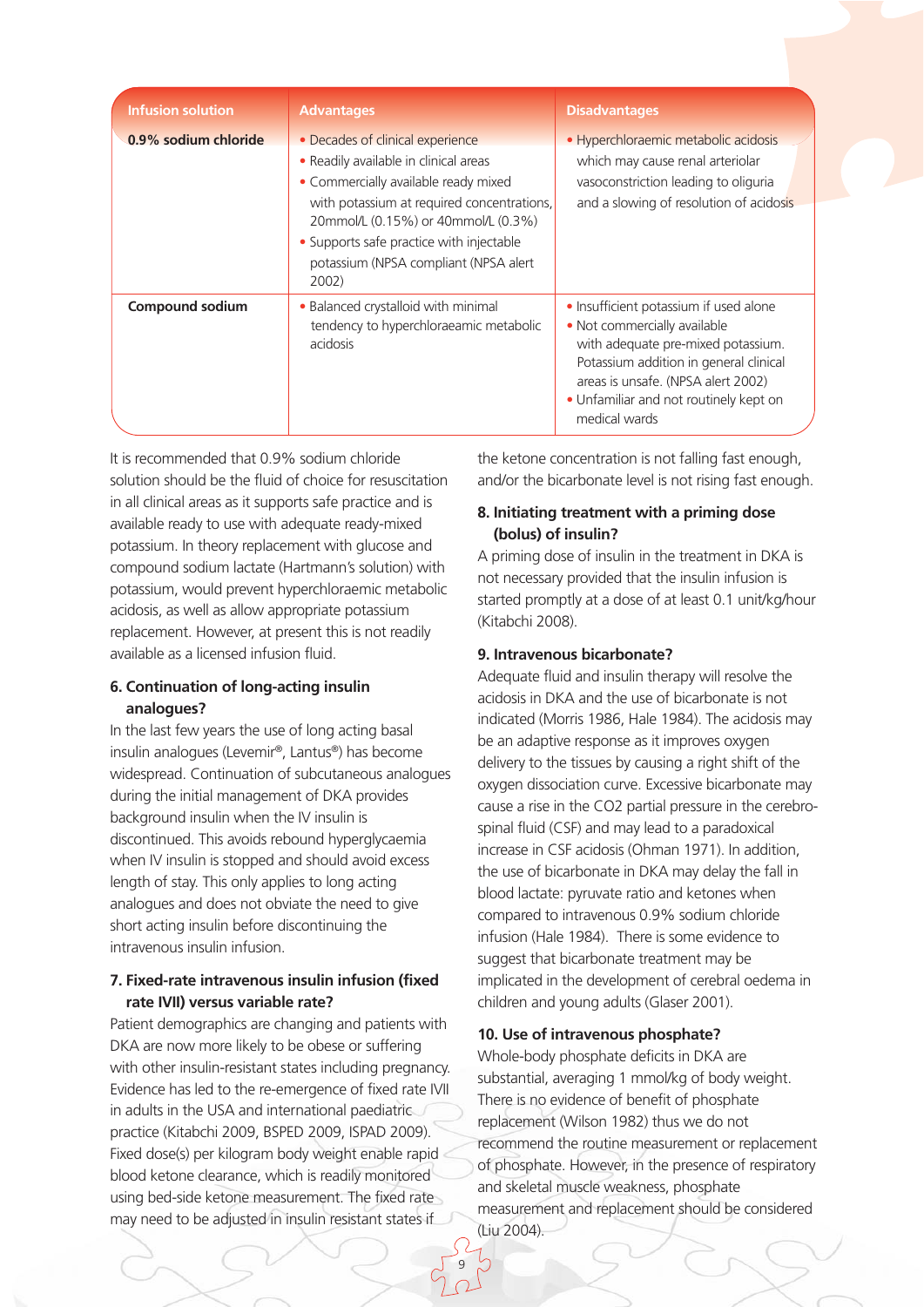## Serious complications of DKA and its treatment

## **Hypokalaemia and hyperkalaemia**

Hypokalaemia and hyperkalaemia are potentially life-threatening conditions during the management of DKA. There is a risk of acute prerenal failure associated with severe dehydration and it is therefore recommended that no potassium be prescribed with the initial fluid resuscitation or if the serum potassium level remains above 5.5 mmol/L. However, potassium will almost always fall as the DKA is treated with insulin, thus it is recommended that 0.9% sodium chloride solution with potassium 40 mmol/L (ready-mixed) is prescribed as long as the serum potassium level is below 5.5 mmol/L and the patient is passing urine. If the serum potassium level falls below 3.5 mmol/L the potassium regimen needs review. Where fluid balance permits, an increase in rate of 0.9% sodium chloride solution with potassium 40 mmol/L infusion is possible. Otherwise, a more concentrated potassium infusion will be needed and to ensure safe practice, all aspects of its use must comply with local and national guidance (NPSA 2002, 2009). Trusts need to ensure that they have local protocols in place which allow for the safe administration of concentrated potassium solutions. This may require transfer to a higher care environment. Electrolyte measurements can be obtained from most modern blood gas analysers and should be used to monitor sodium, potassium and bicarbonate levels.

## **Hypoglycaemia**

The blood glucose may fall very rapidly as ketoacidosis is corrected and a common mistake is to allow the blood glucose to drop to hypoglycaemic levels. This may result in a rebound ketosis driven by counter-regulatory hormones. Rebound ketosis lengthens duration of treatment. Severe hypoglycaemia is also associated with cardiac arrhythmias, acute brain injury and death. Once the blood glucose falls to 14 mmol/L intravenous glucose 10% needs to be commenced to prevent hypoglycaemia.

#### **Cerebral oedema**

Cerebral oedema causing symptoms is relatively uncommon in adults during DKA although asymptomatic cerebral oedema may be a common occurrence (Rosenbloom 1990). The observation that cerebral oedema usually occurs within a few hours of initiation of treatment has led to the speculation that it is iatrogenic (Hillman 1987). However, this is disputed since subclinical cerebral oedema may be present before treatment is started (Hoffmann 1988). The exact cause of this phenomenon is unknown; recent studies suggest that cerebral hypoperfusion with subsequent reperfusion may be the mechanism operating (Glaser 2001, Glaser 2008, Yuen 2008).

Cerebral oedema associated with DKA is more common in children than in adults. In the UK around 70 to 80% of diabetes-related deaths in children under 12 years of age are caused as a result of cerebral oedema (Edge 1999). The UK case control study of cerebral oedema complicating DKA showed that children who developed cerebral oedema were more acidotic and, after severity of acidosis was corrected for, insulin administration in the first hour and volume of fluid administered over the first 4 hours were associated with increased risk (Edge 2006).

#### **Pulmonary oedema**

10

Pulmonary oedema has only been rarely reported in DKA. As with cerebral oedema, the observation that pulmonary oedema usually occurs within a few hours of initiation of treatment has led to the speculation that the complication is iatrogenic and that rapid infusion of crystalloids over a short period of time increases the likelihood of this complication (Dixon 2006). Elderly patients and those with impaired cardiac function are at particular risk and monitoring of central venous pressure should be considered.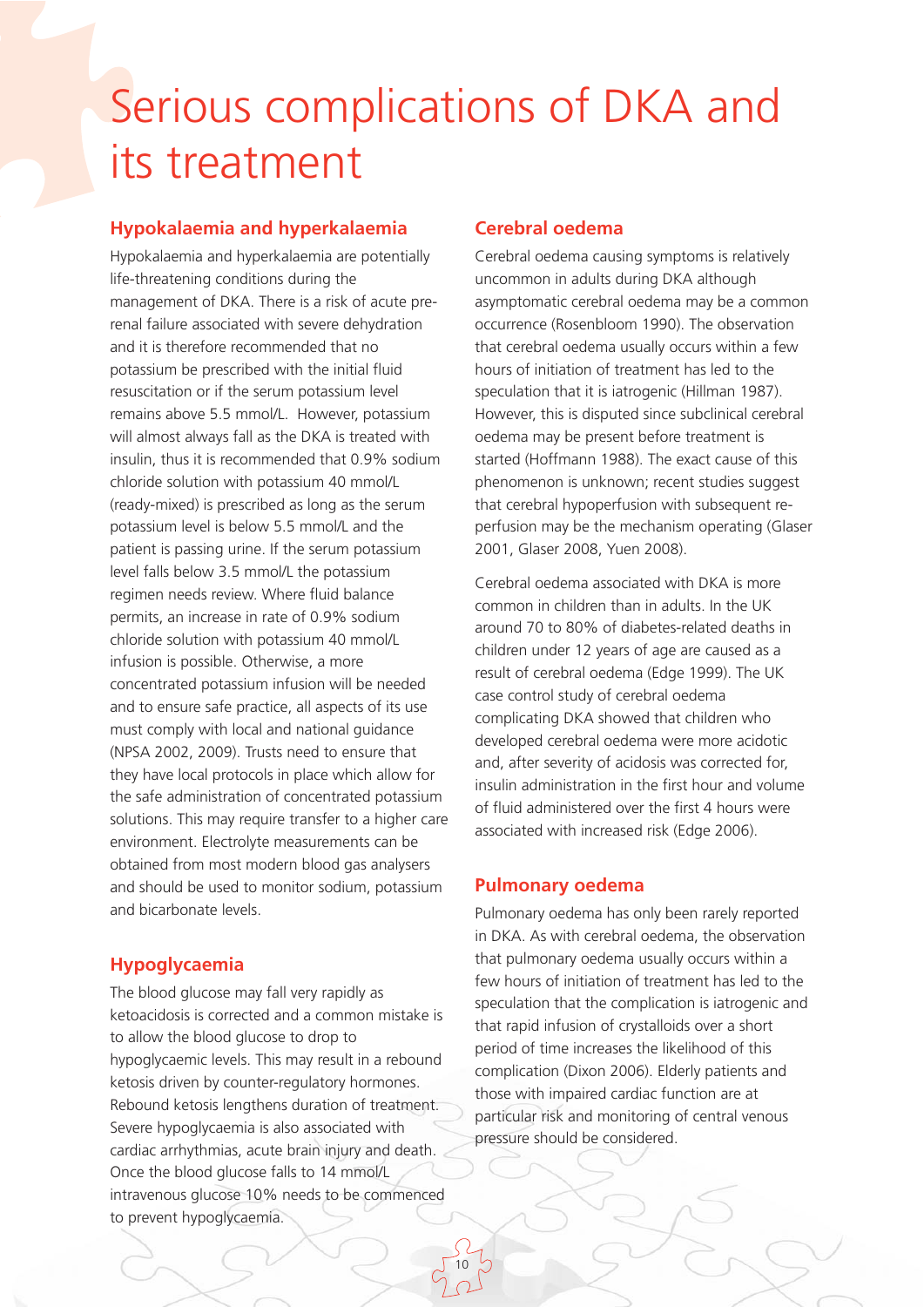## DKA Care Pathway

Diabetic Ketoacidosis is a medical emergency with a significant morbidity and mortality. It should be diagnosed promptly and managed intensively. The specialist diabetes team should always be involved as soon as possible and ideally within 24 hours because this has been demonstrated to be associated with a better patient experience and reduced length of stay.

**For young people under the age of 18 years, contact your paediatric diabetes service and use the BSPED DKA guidelines which can be found at http://www.bsped.org.uk/professional/ guidelines/docs/DKAGuideline.pdf**

#### **Assessment of severity**

The presence of one or more of the following may indicate severe DKA and admission to a Level 2/HDU (High Dependency Unit) environment, insertion of a central line and immediate senior review should be considered:

- Blood ketones over 6 mmol/L
- Bicarbonate level below 5 mmol/L
- Venous/arterial pH below 7.1
- Hypokalaemia on admission (under 3.5 mmol/L)
- GCS less than 12 or abnormal AVPU scale
- Oxygen saturation below 92% on air (assuming normal baseline respiratory function)
- Systolic BP below 90 mmHg
- Pulse over 100 or below 60 bpm
- Anion gap above16 **[Anion Gap = (Na+ + K+) – (Cl- + HCO3 - ) ]**

### **Provision of care**

Local care pathways should identify the units that are to care for DKA patients. Nursing staff appropriately trained in Level 2/HDU should take the lead in handson patient care.

#### **New principles**

The insulin infusion rate is calculated by weight, which may need to be estimated. Administration by weight allows insulin resistant states to be accommodated. Reliance on standard variable rate

IVII regimens will fail to accommodate for the very obese or the pregnant patient and risks premature reduction of insulin dosage. Where blood ketone measurements are available the adequacy of the insulin regimen is determined by the rate of fall of the ketones and will need revision if this is inadequate. If bedside ketone measurement is not available the bicarbonate level can be used to assess response during the first 6 hours, but may be less reliable thereafter. This is particularly important when glucose levels are relatively normal. Supplementary glucose solution may need to be infused at some stage in treatment to provide substrate. This will permit the fixed rate IVII to be maintained, avoid hypoglycaemia and allow the full suppression of ketone production.

## **A. Hour 1: Immediate management upon diagnosis: 0 to 60 minutes.**

**T=0 at time intravenous fluids are commenced If there is a problem with intravenous access critical care support should be requested immediately**

#### **Aims**

- Commence IV 0.9% sodium chloride solution
- Commence a fixed rate IVII but only after fluid therapy has been commenced
- Establish monitoring regime appropriate to patient; generally hourly blood glucose (BG) and hourly ketone measurement, with at least 2 hourly serum potassium for the first six hours
- Clinical and biochemical assessment of the patient
- Involvement of the diabetes specialist diabetes team at the earliest possible stage

#### **Action 1 - Intravenous access and initial investigations**

- Rapid ABC (Airway, Breathing, Circulation)
- Large bore iv cannulae and commence iv fluid replacement (See action 2)
- Clinical assessment

11

o Respiratory rate; temperature; blood pressure; pulse; oxygen saturation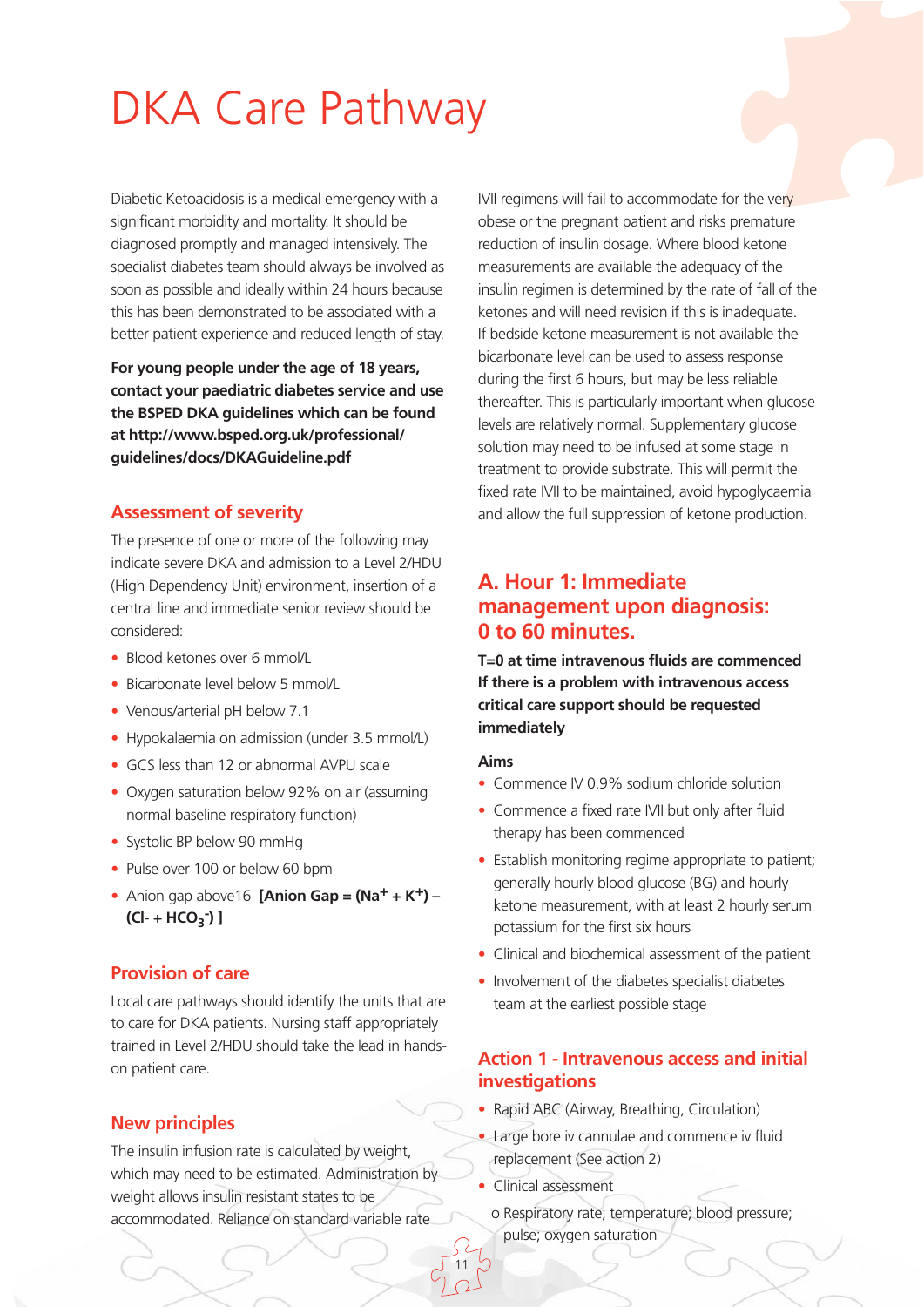- o Glasgow Coma Scale. NB: a drowsy patient in the context of DKA is serious and the patient requires critical care input. Consider NG tube with airway protection to prevent aspiration
- o Full clinical examination
- Initial investigations should include:
	- o Blood ketones
	- o Capillary blood glucose
	- o Venous plasma glucose
	- o Urea and electrolytes
	- o Venous blood gases
	- o Full blood count
	- o Blood cultures
	- o ECG
	- o Chest radiograph
	- o Urinalysis and culture
- Continuous cardiac monitoring
- Continuous pulse oximetry
- Consider precipitating causes and treat appropriately
- Establish usual medication for diabetes

## **Action 2 – Restoration of circulating volume**

Assess the severity of dehydration using pulse and blood pressure. As a guide 90mmHg may be used as a measure of hydration but take age, gender and concomitant medication into account.

#### *Systolic BP (SBP) on admission below 90mmHg*

Hypotension is likely to be due to low circulating volume, but consider other causes such as heart failure, sepsis, etc.

- Give 500 ml of 0.9% sodium chloride solution over 10-15 minutes. If SBP remains below 90mmHg this may be repeated **whilst awaiting senior input**. In practice most patients require between 500 to 1000 ml given rapidly.
- If there has been no clinical improvement reconsider other causes of hypotension and seek **immediate senior assessment**. Consider involving the ITU/critical care team.
- Once SBP above 90mmHg follow fluid replacement as below

#### *Systolic BP on admission 90 mmHg and over*

Below is a table outlining a typical fluid replacement regimen for a previously well 70kg adult. This is an illustrative guide only. A slower infusion rate should be considered in young adults (see Controversial Areas).

| <b>Fluid</b>                                                                                      | <b>Volume</b>            |  |
|---------------------------------------------------------------------------------------------------|--------------------------|--|
| $0.9\%$ sodium chloride 1L $*$                                                                    | 1000ml over 1st hour     |  |
| 0.9% sodium chloride 1L with potassium chloride                                                   | 1000ml over next 2 hours |  |
| 0.9% sodium chloride 1L with potassium chloride                                                   | 1000ml over next 2 hours |  |
| 0.9% sodium chloride 1L with potassium chloride                                                   | 1000ml over next 4 hours |  |
| 0.9% sodium chloride 1L with potassium chloride                                                   | 1000ml over next 4 hours |  |
| 0.9% sodium chloride 1L with potassium chloride                                                   | 1000ml over next 6 hours |  |
| Re-assessment of cardiovascular status at 12 hours is mandatory, further fluid may be<br>required |                          |  |

\*Potassium chloride may be required if more than 1 litre of sodium chloride has been given already to resuscitate hypotensive patients

12

### **Exercise caution in the following patients**

- Young people aged 18-25 years
- Elderly
- Pregnant
- Heart or kidney failure
- Other serious co-morbidities

In these situations admission to a Level 2/HDU facility should be considered. Fluids should be replaced cautiously, and if appropriate, guided by the central venous pressure measurements.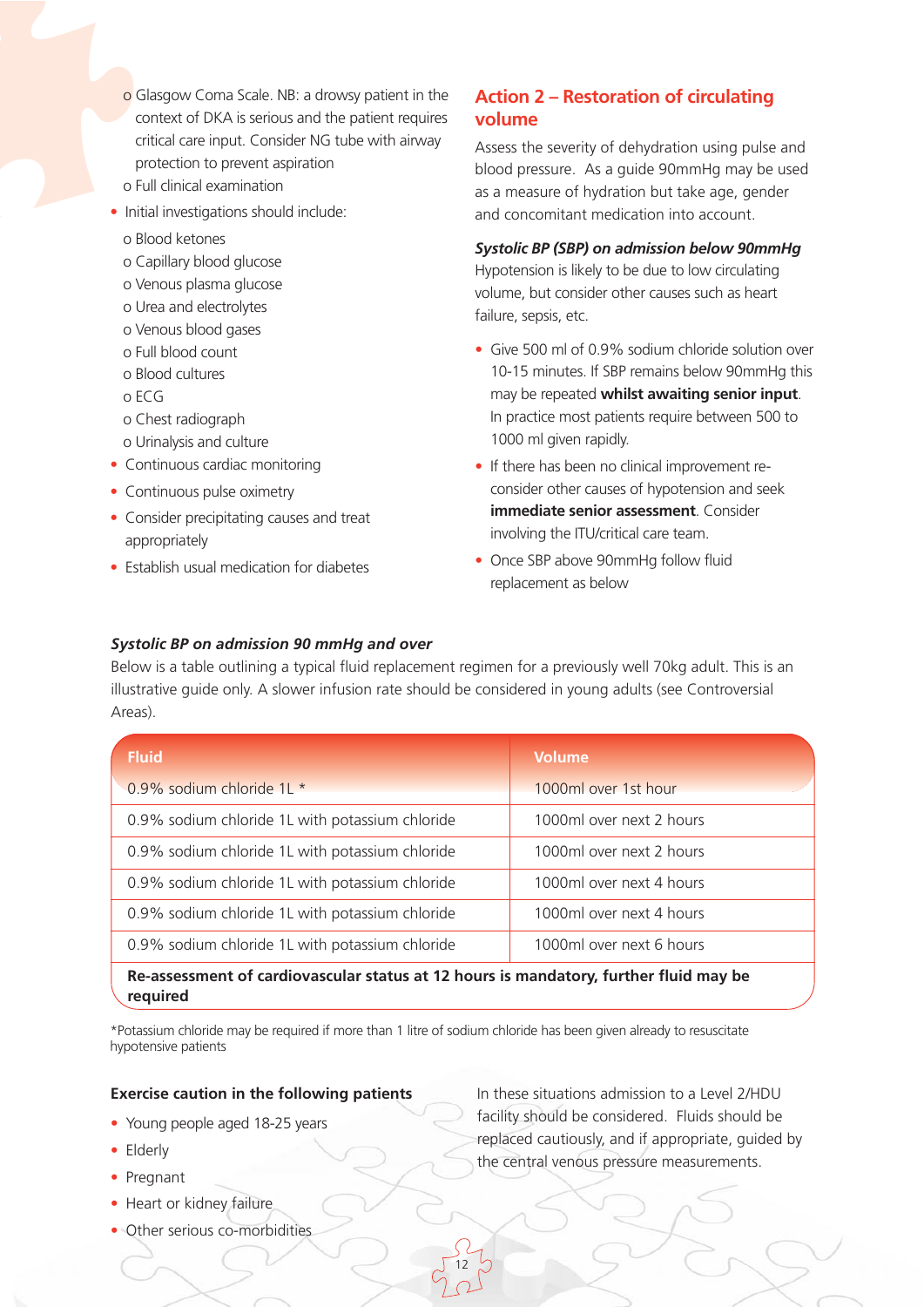## **Action 3 - Potassium replacement**

Hypokalaemia and hyperkalaemia are life threatening conditions and are common in DKA. Serum potassium is often high on admission (although total body potassium is low) but falls precipitously upon treatment with insulin. Regular monitoring is mandatory.

| Potassium level in first 24 hours<br>(mmol/L) | Potassium replacement in mmol /L of infusion solution                                          |
|-----------------------------------------------|------------------------------------------------------------------------------------------------|
| Over 5.5                                      | Nil                                                                                            |
| $3.5 - 5.5$                                   | 40                                                                                             |
| Below 3.5                                     | Senior review as additional potassium needs to be given (see<br>serious complications section) |

## **Action 4 - Commence a fixed rate intravenous insulin infusion (IVII)**

- If weight not available from patient, estimate patient weight (in kg)
- If pregnant use present weight and consider calling for senior obstetric help as well.
- Start continuous fixed rate IVII via an infusion pump. 50units human soluble insulin (Actrapid®, Humulin S®) made up to 50ml with 0.9% sodium chloride solution. Ideally this should be provided as a ready-made infusion
- Infuse at a fixed rate of 0.1unit/kg/hr (i.e. 7ml/hr if weight is 70kg)
- Only give a stat dose of intramuscular insulin (0.1 unit/kg) if there is a delay in setting up a fixed rate IVII.
- If the patient normally takes insulin Lantus® or Levemir® subcutaneously continue this at the usual dose and usual time
- Insulin may be infused in the same line as the intravenous replacement fluid provided that a Y connector with a one way, anti-syphon valve is used and a large-bore cannula has been placed

## **B. 60 minutes to 6 hours**

#### **Aims:**

- Clear the blood of ketones and suppress ketogenesis
- Achieve a rate of fall of ketones of at least 0.5 mmol/L/hr
- In the absence of ketone measurement, bicarbonate should rise by 3 mmol/L/hr and blood glucose should fall by 3 mmol/L/hr
- Maintain serum potassium in normal range
- Avoid hypoglycaemia

## **Action 1 – Re-assess patient, monitor vital signs**

- Consider urinary catheterisation if incontinent or anuric (i.e. not passed urine by 60 minutes)
- Consider naso-gastric tube if patient obtunded or if persistently vomiting
- If oxygen saturation falling perform arterial blood gases and request repeat chest radiograph
- Regular observations and Early Warning Score (EWS) charting as appropriate
- Accurate fluid balance chart, minimum urine output 0.5ml/kg/hr
- Continuous cardiac monitoring in those with severe DKA
- Give low molecular weight heparin as per NICE guidance (CG 92 Jan 2010)

## **Action 2 – Review metabolic parameters**

- Measure blood ketones and capillary glucose hourly (note: if meter reads "blood glucose over 20 mmol/L" or "HI" venous blood should be sent to the laboratory hourly or measured using venous blood in a blood gas analyser until the bedside meter is within its QA range)
- Review patient's response to fixed rate IVII hourly by calculating rate of change of ketone level fall (or rise in bicarbonate or fall in glucose).
- Assess resolution of ketoacidosis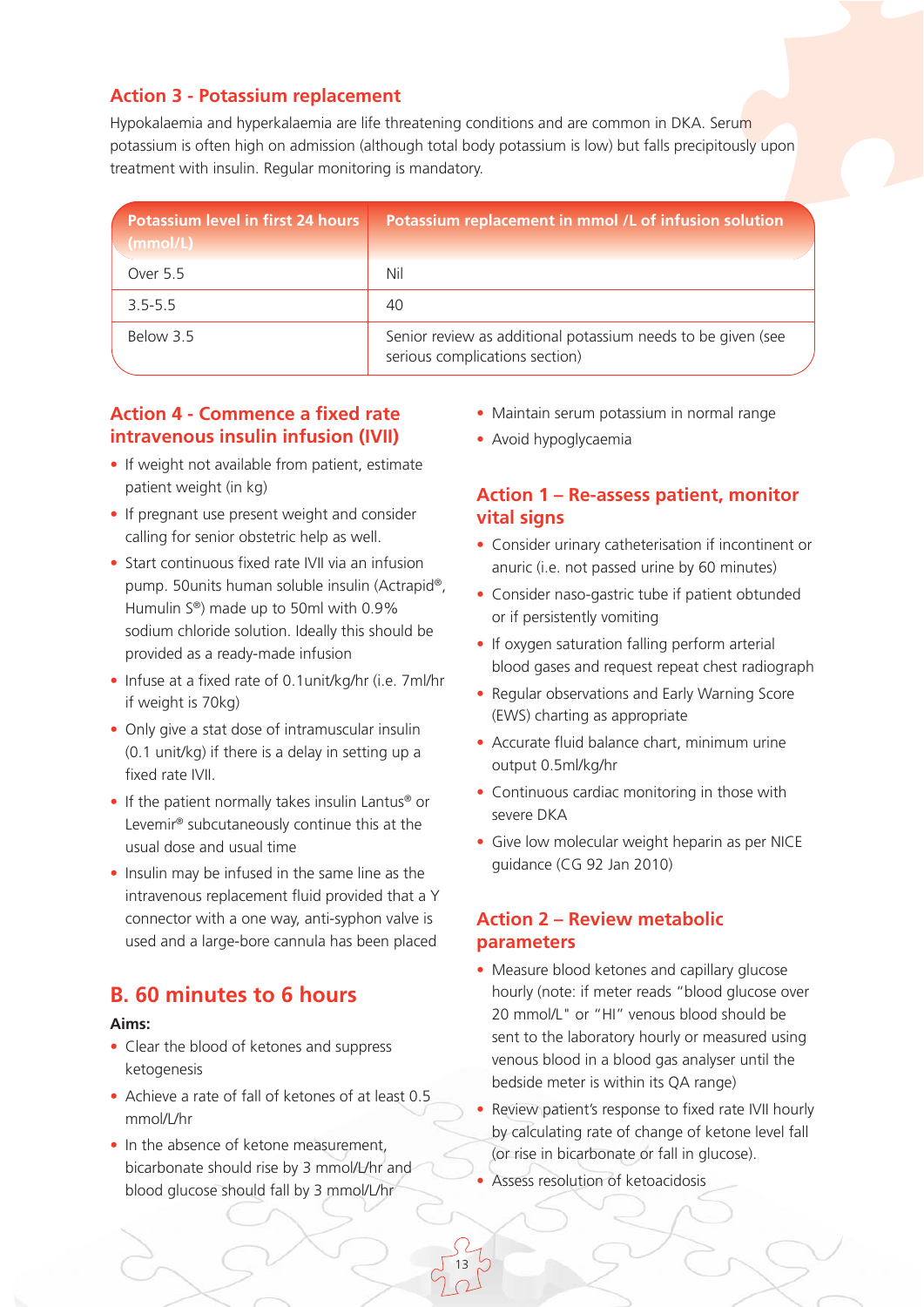

- o If blood ketone measurement available and blood ketones not falling by at least 0.5 mmol/L/hr call a prescribing clinician to increase insulin infusion rate by 1 unit/hr increments hourly until ketones falling at target rates (also check infusion\*\*)
- o If blood ketone measurement not available use venous bicarbonate. If the bicarbonate is not rising by at least 3 mmol/L/hr call a prescribing clinician to increase insulin infusion rate by 1 unit/hr increments hourly until bicarbonate is rising at this rate\*\*
- o Alternatively use plasma glucose. If glucose is not falling by at least 3 mmol/L/hr call a prescribing clinician to increase insulin infusion rate by 1 unit/hr increments hourly until glucose falls at this rate. Glucose level is not an accurate indicator of resolution of acidosis in euglycaemic ketoacidosis, so the acidosis resolution should be verified by venous gas analysis\*\*

## **\*\* If ketones and glucose are not falling as expected always check the insulin infusion pump is working and connected and that the correct insulin residual volume is present (to check for pump malfunction)**

- Measure venous blood gas for pH, bicarbonate and potassium at 60 minutes and 2 hours and 2 hourly thereafter.
- If the potassium is outside the reference range, assess the appropriateness of potassium replacement and check it hourly. If it is abnormal next hour seek immediate senior medical advice. (See Action 3 p14).
- Continue fixed rate IVII until ketones less than 0.3 mmol/L, venous pH over 7.3 and/or venous bicarbonate over 18 mmol/L. (See section C)
- Do not rely on urinary ketone clearance to indicate resolution of DKA, because these will still be present when DKA has resolved.
- If glucose falls below 14 mmol/L commence 10% glucose given at 125mls/hour alongside the 0.9% sodium chloride solution.
- Monitor and replace potassium as it may fall rapidly.

## **Action 3 – Identify and treat precipitating factors**

## **C. 6 to 12 hours.**

**Aim:** The aim within this time period is to:

- Ensure that clinical and biochemical parameters are improving
- Continue IV fluid replacement
- Continue insulin administration
- Assess for complications of treatment e.g. fluid overload, cerebral oedema
- Continue to treat precipitating factors as necessary
- Avoid hypoglycaemia

## **Action 1 – Re-assess patient, monitor vital signs**

- If patient not improving seek senior advice
- Ensure referral has been made to diabetes team

## **Action 2 – Review biochemical and metabolic parameters**

- At 6 hours check venous pH, bicarbonate, potassium, as well as blood ketones and glucose
- Resolution is defined as ketones less than 0.3mmol/L, venous pH over 7.3 (do not use bicarbonate as a surrogate at this stage – see box Section D).
- **If DKA resolved go to section E.**

**If DKA not resolved refer to Action 2 in Section B.**

## **D. 12 to 24 HOURS**

**Expectation:** By 24 hours the ketonaemia and acidosis should have resolved

#### **Aim:**

- Ensure that clinical and biochemical parameters are improving or have normalised
- Continue IV fluids if not eating and drinking.
- If patient is not eating and drinking and there is no ketonaemia move to a variable rate IVII as per local guidelines
- Re-assess for complications of treatment e.g. fluid overload, cerebral oedema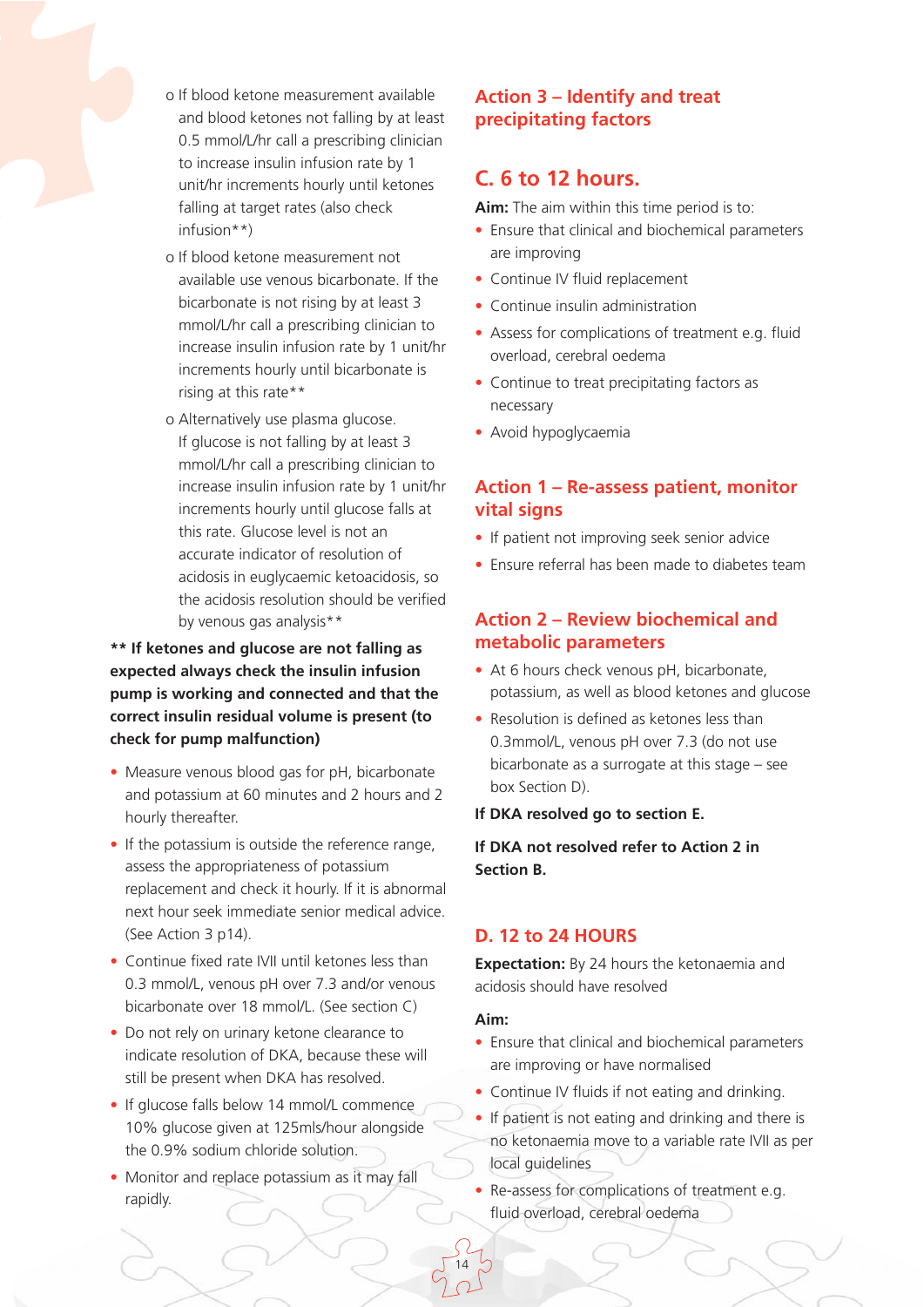- Continue to treat precipitating factors as necessary
- Transfer to subcutaneous insulin if patient is eating and drinking normally. Ensure subcutaneous insulin is started before IV insulin is discontinued. Ideally give subcutaneous fast acting insulin and a meal and discontinue IV insulin one hour later.

## **Action 1 – Re-assess patient, monitor vital signs**

## **Action 2 – Review biochemical and metabolic parameters**

- At 12 hours check venous pH, bicarbonate, potassium, as well as blood ketones and glucose
- Resolution is defined as ketones <0.3mmol/L, venous pH>7.3
- **If DKA resolved go to section E.**

### **If DKA not resolved refer to Action 2 in Section B and seek senior specialist advice as a matter of urgency.**

NB: Do not rely on bicarbonate to assess resolution of DKA at this point due to possible hyperchloraemia secondary to high volumes of 0.9% sodium chloride solution. The hyperchloraemic acidosis may cause renal vasoconstriction and be a cause of oliguria. However, there is no evidence that the hyperchloraemic acidosis causes significant morbidity or prolongs length of stay.

**Expectation:** Patients should be eating and drinking and back on normal insulin.

If expectation is not met within this time period it is important to identify and treat the reasons for the failure to respond to treatment. **This situation is unusual** and requires senior and specialist input.

## **E. Conversion to subcutaneous insulin.**

• Convert back to an appropriate subcutaneous regime when biochemically stable (blood ketones less than 0.3, pH over 7.3) and the patient is ready and able to eat.

Conversion to subcutaneous insulin is ideally managed by the Specialist Diabetes Team. If the team is not available see Appendix 1. If the patient is newly diagnosed it is essential they are seen by a member of the specialist team prior to discharge.

## **Specialist diabetes team input**

15

If not already involved the local diabetes team should be informed and the patient reviewed within 24 hours of admission. Diabetes team input is important to allow re-education, to reduce the chance of recurrence and to facilitate follow up.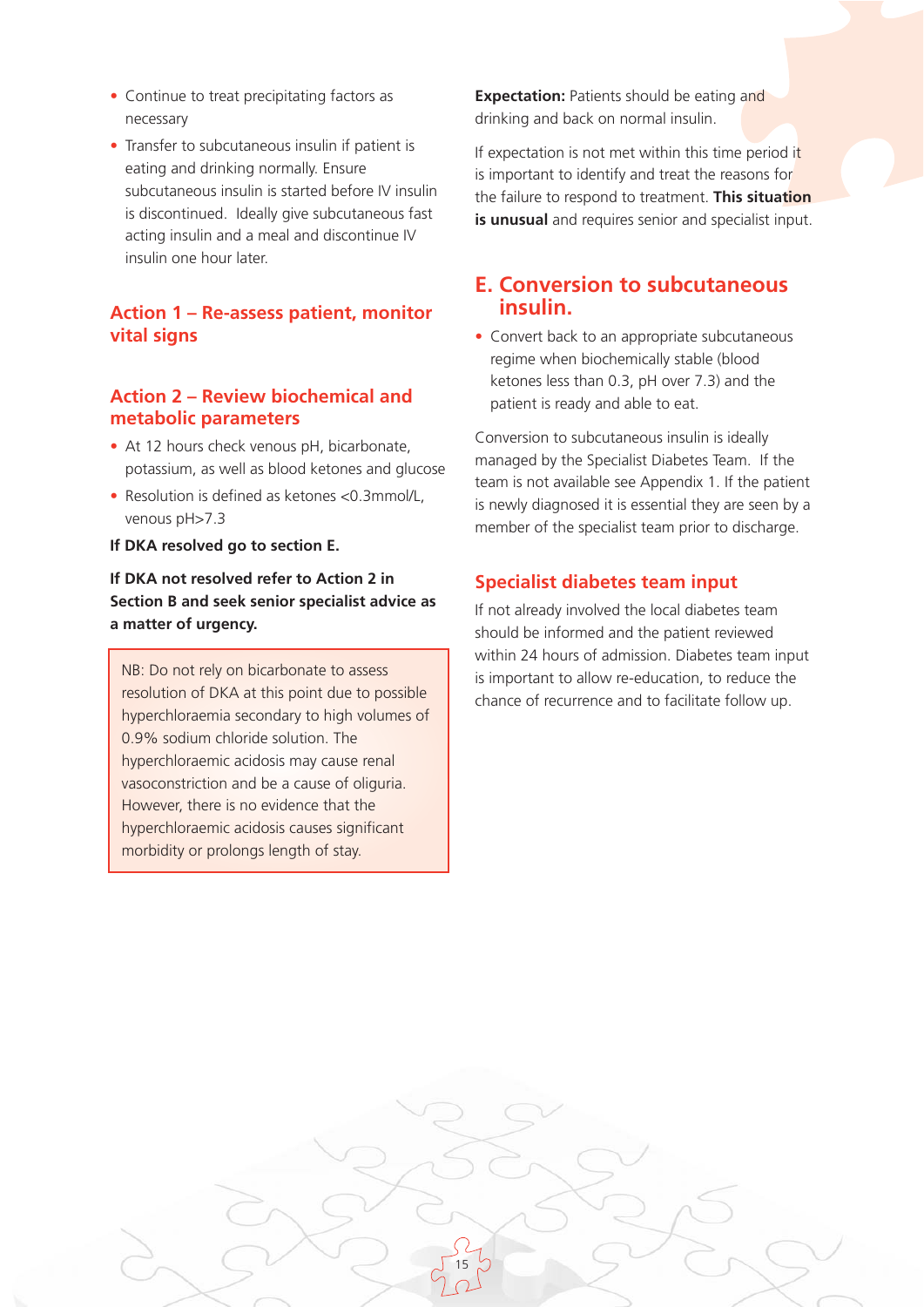## Implementation of the guidelines

Repeated audits by many diabetes units in all constituent UK countries have consistently demonstrated poor adherence to local (or national) guidelines in the management of DKA. There are two main problems to be addressed:

- 1. the guidelines must be implemented
- 2. the guidelines must be audited

The guidelines must be reviewed regularly: next planned review is 2013.

## **Commissioning of Care**

Diabetic Ketoacidosis is a recognised common medical emergency and must be treated appropriately. For this to occur the Health Economies within the United Kingdom must address management of DKA in the context of provision of expert medical and nursing input within secondary care. Commissioners, Primary Care Providers, Local Diabetes Networks and Diabetes Directorates within the Acute Trusts, should co-operate and ensure the Quality Indicators and Audit Standards set out below are met.

### **Audit**

16

### **Quality Indicators**

Every Acute Trust should have a local management plan in place based upon these, or other authoritative guidelines. Guidelines must be current and valid and should not be used if the review date has expired. If there is no review date, they should not be used.

Every Acute Trust should have nominated care areas for patients with diabetic ketoacidosis

Every Acute Trust should have trained Health Care Workers available to measure blood ketone levels 24 hours per day.

Every Acute Trust should have a Quality Assurance Scheme in place to ensure accuracy of blood glucose and ketone meters.

We recommend that every Acute Trust use performance indicators to assess the quality of care given (examples given in Appendix 2). A Treatment Pathway document may be beneficial, as adherence to guidelines for this condition is very poor and integrated pathway documents would improve compliance.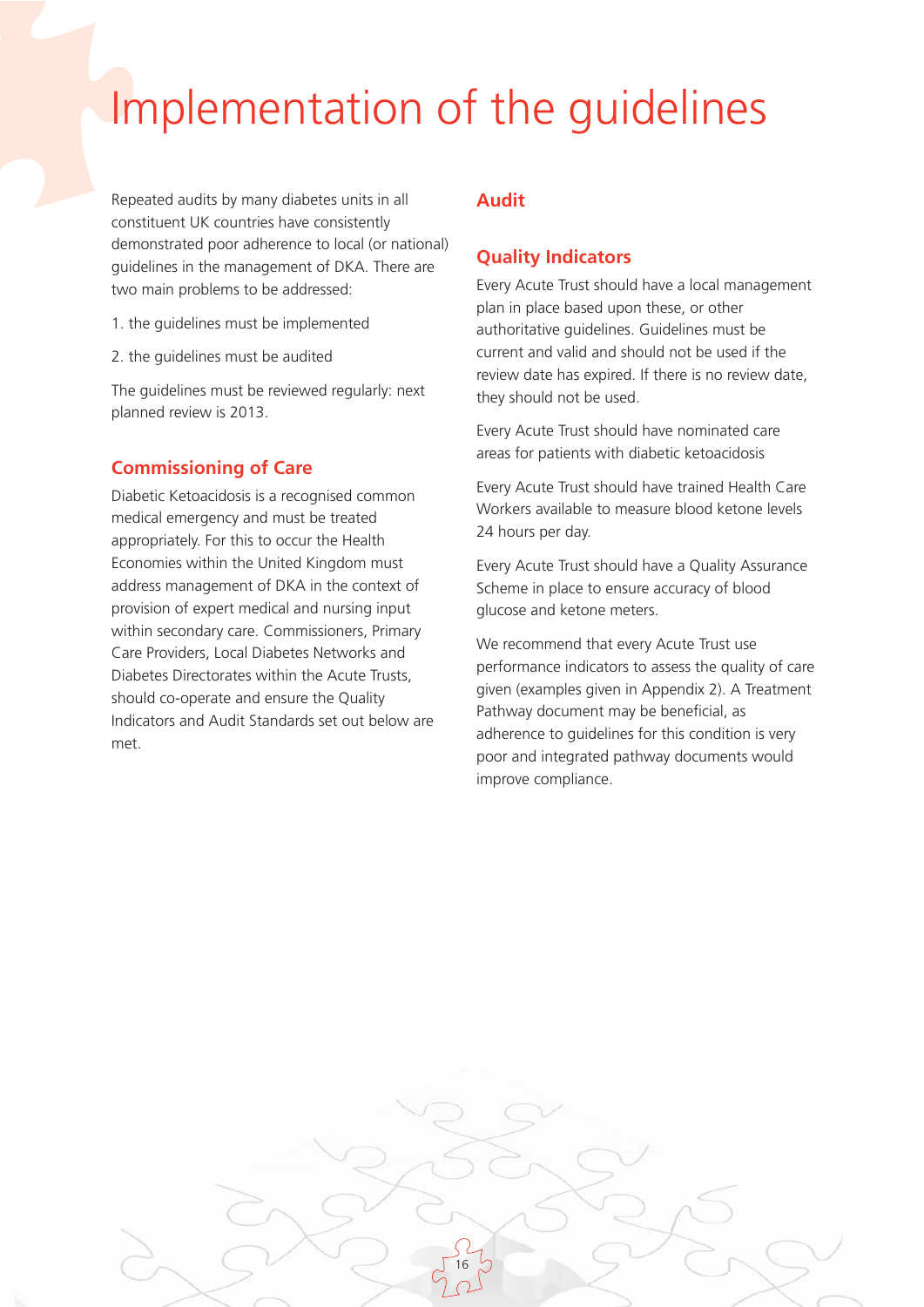## References

Bektas F, Eray O, Sari R, Akbas H. Point of care testing of diabetic patients in the emergency department. *Endocr Res* 2004(30):395-402

British Society for Paediatric Endocrinology and Diabetes (BSPED) guidelines for the management of DKA. http://www.bsped.org.uk/professional/ guidelines/docs/DKAGuideline.pdf accessed 14th Dec 2009

Cavan DA, Hamilton P, Everett J, Kerr D. Reducing hospital inpatient length of stay for patients with diabetes. *Diabet Med* 2001; **18**:162-164

Clement S, Braithwaite SS, Magee MF, Ahmann A, Smith EP, Schafer RG, Hirsch IB. Management of Diabetes and Hyperglycemia in Hospitals. Diabetes Care 2004; 27, 553-591.

Davies M, Dixon S, Currie CJ, Davis RE, Peters JR. Evaluation of a hospital diabetes specialist nursing service: a randomized controlled trial. *Diabet Med* 2001; **18**: 301–307.

Dhatariya K. Editorial. Diabetic Ketoacidosis. Brit Med J 2007 (**334**):1284-1285

Dixon AN, Jude EB, Banerjee AK, Bain SC. Simultaneous pulmonary and cerebral oedema and multiple CNS infarctions as complications of diabetic ketoacidosis: a case report. Diabetic Medicine 2006; **23**:571-3.

Edge JA Jakes RW, Roy Y, Hawkins M, Winter D et al. The UK case–control study of cerebral oedema complicating diabetic ketoacidosis in children. Diabetologia 2006; **49**:2002–2009

Edge JA, Ford-Adams ME, Dunger DB. Causes of death in children with insulin dependent diabetes 1990-1996. Arch Dis Child 1999;81:318-323 doi:10.1136/adc.81.4.318

Faich GA, Fishbein HA, Ellis SE: The epidemiology of diabetic acidosis: a population-based study Am J Epidemiol **117** : 551-558,1983

Fishbein HA, Palumbo PJ: Acute metabolic complications in diabetes. In Diabetes in America. National Diabetes Data Group, National Institutes of Health, 1995, p.283 -291 (NIH publ. no.: 95-1468)

Glaser N, Barnett P, McCaslin I, et al. Pediatric Emergency Medicine Collaborative Research Committee of the American Academy of Pediatrics. Risk factors for cerebral edema in children with diabetic ketoacidosis. The Pediatric Emergency Medicine Collaborative Research Committee of the American Academy of Pediatrics. *N Engl J Med* 2001;344(4):264-9.

Glaser NS, Marcin JP, Wootton-Gorges SL, et al. Correlation of clinical and biochemical findings with diabetic ketoacidosis-related cerebral edema in children using magnetic resonance diffusionweighted imaging. J Pediatr. 2008 Oct;153(4):541-6.

Gokel Y, Paydas S, Koseoglu Z et al. Comparison of blood gas and acid-base measurements on arterial and venous blood samples in patients with uremic acidosis and diabetic ketoacidosis in the emergency room. *Am J Nephrol* 2000(**4**): 319-323

Hale PJ, Crase J, Nattrass M. Metabolic effects of bicarbonate in the treatment of diabetic ketoacidosis. *BMJ (Clin Res Ed)* 1984; **289**(6451): 1035–1038

Hamblin PS, Topliss DJ, Chosich N, et al. Deaths associated with diabetic ketoacidosis and hyperosmolar coma, 1973-1988. Medical Journal of Australia 1989; **151**: 439-444

Hillman K. Fluid resuscitation in diabetic emergencis – a reappraisal. Intensive Care Med 1987; **13**:4-8.

Hoffman WH, Steinhart CM, el Gammal T, Steele S, Cuadrado AR, Morse PK. Cranial CT in children and adolescents with diabetic ketoacidosis Am J of Neuroradiol, 1988; **9**, 733-739,

International Society for Pediatric and Adolescent Diabetes. 2009.

http://www.ispad.org/FileCenter.html?CategoryID= 5 accessed 14th December 2009

Jenkins D, Close CE, Krentz AJ, Nattrass M, and Wright AD. Euglycaemic diabetic ketoacidosis: does it exist?Acta Diabetol 1993; 30:251-253.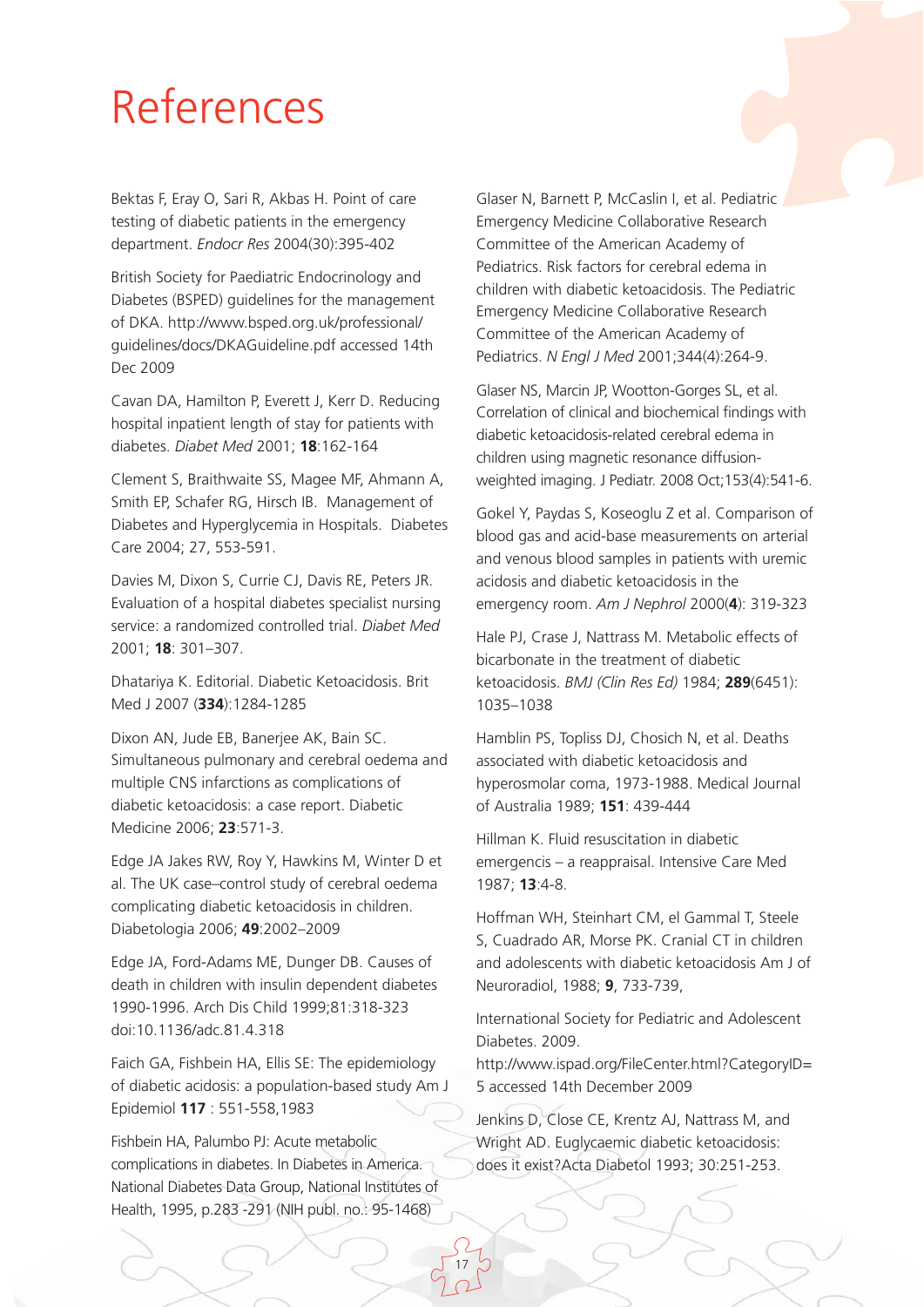Johnson DD, Palumbo PJ, Chu C-P: Diabetic ketoacidosis in a community-based population. Mayo Clinical Proc 1980; 55: 83-88.

Kelly AM. The case for venous rather than arterial blood gases in diabetic Ketoacidosis. *Emerg Med Australas* 2006(**18**): 64-67

Khan ASA, Talbot JA, Tiezen KL, Gardener EA, Gibson JM and New JP. Evaluation of a bedside blood ketone sensor: the effects of acidosis, hyperglycaemia and acetoacetate on sensor performance. *Diab Med* 2004;**21**: 782-785

Kitabchi, AE, Umpierrez, GE, Miles, JM, Fisher, JN. Hyperglycemic crises in adult patients with diabetes: a consensus statement from the American Diabetes Association. Diabetes Care 2009; 32:1335.

Levetan CS, Salas JR, Wilets IF, Zumoff B. Impact of endocrine and diabetes team consultation on hospital length of stay for patients with diabetes. Am J Med 1995; **99**: 22–28.

Lin SF, Lin JD, Huang YY. Diabetic ketoacidosis: comparisons of patient characteristics, clinical presentations and outcomes today and 20 years ago. Chang Gung Med Journal. 2005;**28**:24-30

Liu P, Jeng C.. Case Report - Severe hypophosphatemia in a patient with diabetic ketoacidosis and acute respiratory failure. J Chin Med Assoc 2004;76:355-359

Ma OJ, Rush MD, Godfrey MM, Gaddis G. Arterial blood gas results rarely influence emergency physician management of patients with suspected diabetic ketoacidosis. *Acad Emerg Med* 2004(**8**): 836-841

McGeoch SC, Hutcheon SD, Vaughan SM, et al. Development of a national Scottish diabetic ketoacidosis protocol *Pract Diabetes Int* 2007; **24**: 257–261

Morris LR, Murphy MB, Kitabchi AE. Bicarbonate therapy in severe diabetic ketoacidosis. *Ann Intern Med* 1986;**105**:836-40

Munro JF, Campbell IW, Mccuish AC, Duncan LJP. Euglycaemic Diabetic Ketoacidosis. British Medical Journal, 1973; **2**: 578-580.

Naunheim R, Jang TJ, Banet G, Richmond A, McGill J. Point of care testing identifies diabetic Ketoacidosis at triage. Acad Emerg Med. 2006;6:683-5.

NPSA. National Reporting & Learning System (NRLS). Never Events Framework 2009/10. London 2009

NPSA. Patient Safety Alert 22. Reducing the risk of hyponatraemia when administering intravenous infusions to children. London 2007

NPSA. Patient Safety Alert. Potassium solutions: risks to patients from errors occurring during intravenous administration. London 2002

Ohman JL Jr, Marliss EB, Aoki TT, Munichoodappa CS, Khanna VV, Kozak GP. The cerebrospinal fluid in diabetic ketoacidosis. *N Engl J Med* 1971;**284**:283-290

Otieno CF, Kayima JK, Omonge EO, Oyoo GO. Diabetic ketoacidosis: Risk factors, mechanisms and management strategies in sub-Saharan Africa: A review. *East African Medical Journal* 2005; 82 (12 Suppl):S197–203.

Perel P, Roberts I. Colloids versus crystalloids for fluid resuscitation in critically ill patients. *Cochrane Database of Systematic Reviews* 2007, Issue 3. Art. No.: CD000567. DOI: 10.1002/14651858.CD000567.pub3

Rapid Responses : bmj.com/cgi/eletters/334/7607/1284 (accessed 14th December 2009)

Rosenbloom AL. Intracerebral crises during treatment of diabetic ketoacidosis. Diabetes Care 1990; **13**:22-33

Savage M, Kilvert A; on behalf of ABCD. ABCD guidelines for the management of hyperglycaemic emergencies in adults. *Pract Diabetes Int* 2006; **23**: 227–231

Sheikj-Ali M, Karon BS, Basu A et al. Can serum beta-hydroxybutyrate be used to diagnose diabetic ketoacidosis? *Diabetes Care* 2008(**4**):643-647

Umpierrez GE, Kelly JP, Navarrete JE, Casals MMC, Kitabchi AE: Hyperglycemic crises in urban blacks. Arch Intern Med 1997;**157**: 669-675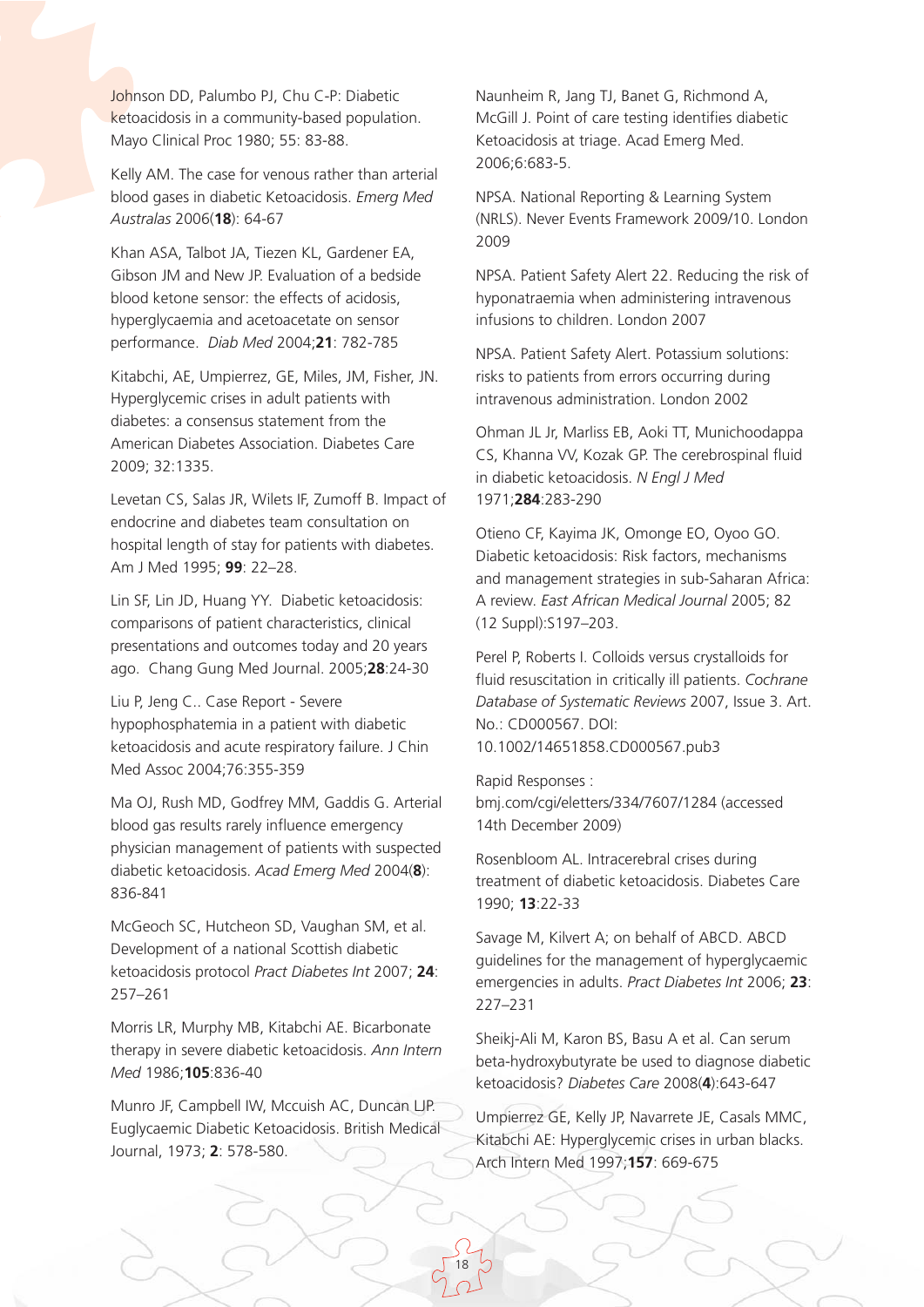Vanelli M, Chiari G, Capuano C et al. The direct measurement of 3-beta-hydroxy butyrate enhances the management of diabetic ketoacidosis in children and reduces time and costs of treatment. *Diabetes Nutr Metab* 2003(**16**): 312-316

Wallace TM, Matthews DR. Recent advances in the monitoring and management of diabetic ketoacidosis. *QJM*. 2004;**97**:773-80

Wiggam MI, O'Kane MJ, Harper R, et al. Treatment of diabetic ketoacidosis using normalization of blood 3-hydroxybutyrate concentration as the endpoint of emergency management. A randomized controlled study. *Diabetes Care* 1997; **20**: 1347–1352.

Wilson HK, Keuer SP, Lea AS, et al. Phosphate therapy in diabetic ketoacidosis. Arch Intern Med 1982;142(3):517-20

Yuen N, Anderson SE, Glaser N, Tancredi DJ, O'Donnell ME. Cerebral blood flow and cerebral edema in rats with diabetic ketoacidosis.Diabetes. 2008;57:2588-94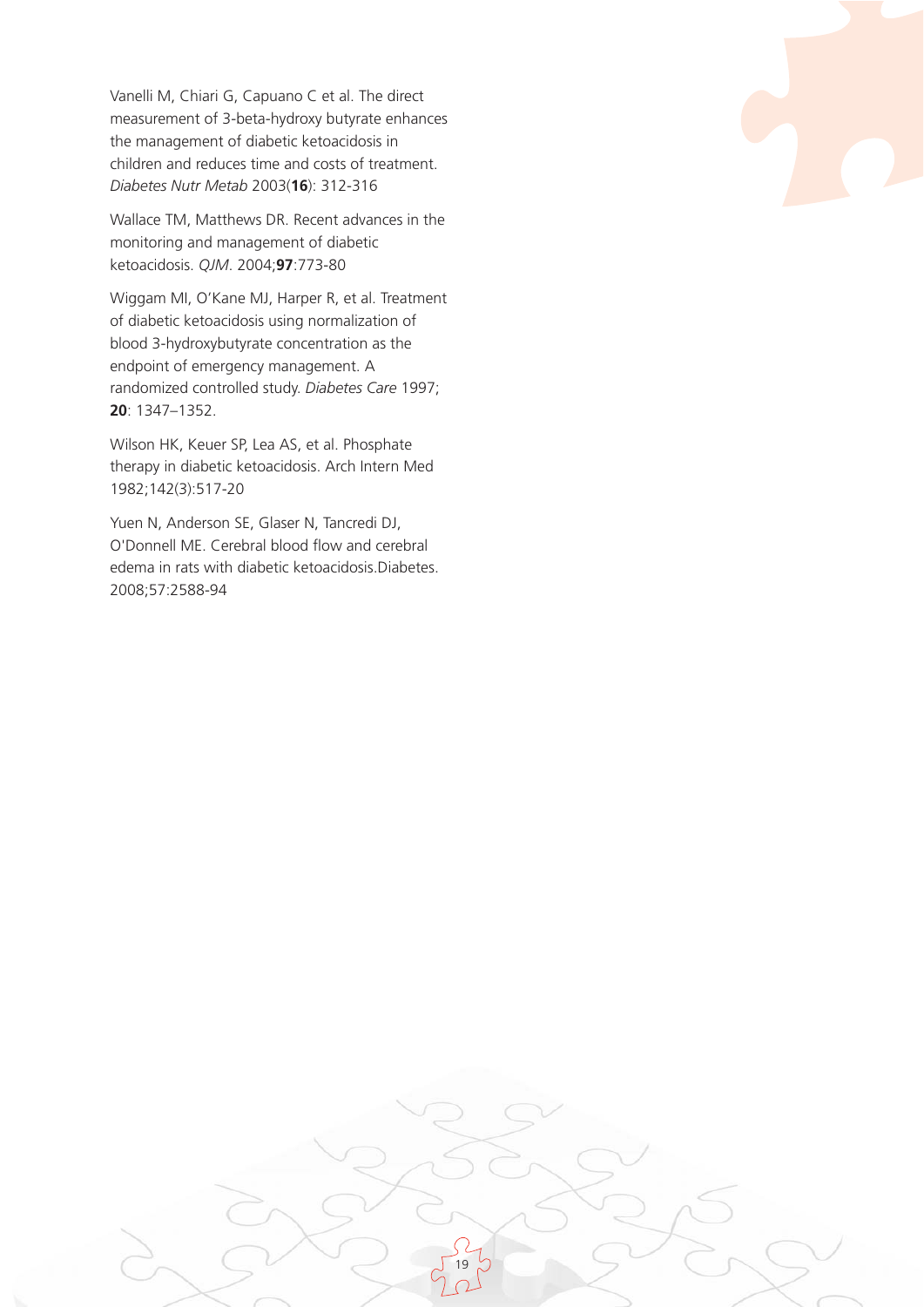# Appendix 1

#### **Restarting subcutaneous insulin for patients already established on insulin**

- Previous regimen should generally be re-started
- With all regimens the intravenous insulin infusion should not be discontinued for at least 30 to 60 minutes after the administration of the subcutaneous dose given in association with a meal.
- Patient on basal bolus insulin
	- There should be an overlap between the insulin infusion and first injection of fast acting insulin. The fast acting insulin should be injected with the meal and the intravenous insulin and fluids discontinued 30 minutes later.
	- If the patient was previously on a long acting insulin analogue such as Lantus® or Levemir®, this should have been continued and thus the only action should be to restart their normal short acting insulin at the next meal.
	- If basal insulin has been stopped in error, the insulin infusion should not be stopped until some form of background insulin has been given. If the basal analogue is normally taken once daily in the evening and the intention is to convert to subcutaneous insulin in the morning, give half the usual daily dose of basal insulin as isophane (Insulatard®, Humulin I®) in the morning, This will provide essential background insulin until the long acting analogue can be recommenced. Check blood ketone and glucose levels regularly
- Patient on twice daily fixed-mix insulin
	- Re-introduce before breakfast or evening meal. Do not change at any other time. Maintain insulin infusion until 30 minutes after subcutaneous insulin given
- Patient on CSII
	- Recommence at normal basal rate. Continue intravenous insulin infusion until meal bolus given. Do not recommence CSII at bedtime

## **Calculating subcutaneous insulin dose in insulin-naïve patients**

**Estimate Total Daily Dose (TDD) of insulin** This estimate is based on several factors, including the patient's sensitivity to insulin, degree of glycaemic control, insulin resistance, weight, and age. The TDD can be calculated by multiplying the patient's weight (in kg) by **0.5 to 0.75 units**. Use 0.75 units/kg for those thought to be more insulin resistant i.e. teens, obese.

**Example:** a 72 kg person would require approximately 72 x 0.5 units or 36 units in 24 hours

## **Calculating a Basal Bolus (QDS) Regimen:**

20

Give 50% of total dose with the evening meal in the form of long acting insulin and divide remaining dose equally between pre-breakfast, pre-lunch and pre-evening meal.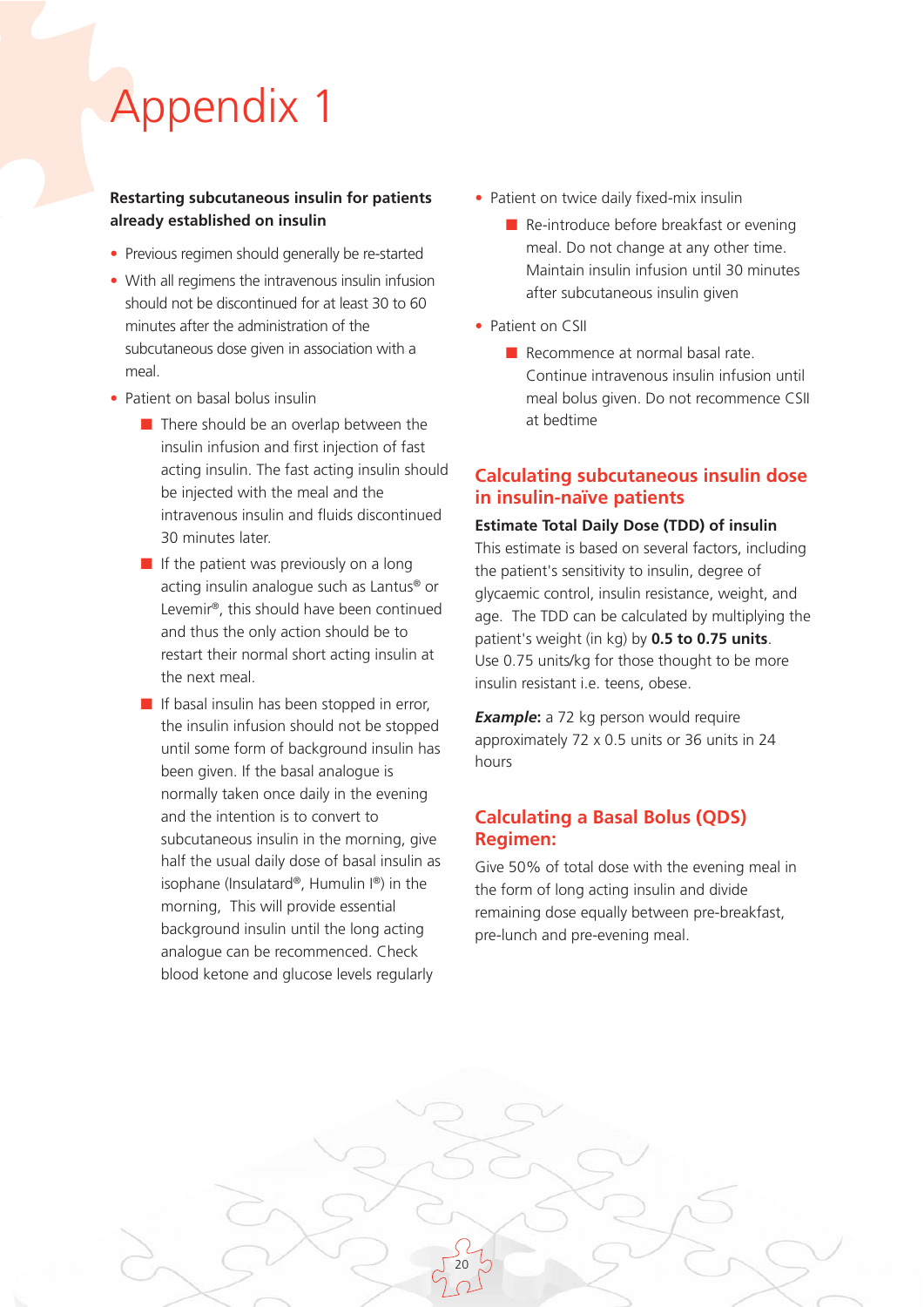|                                                                          | <b>Pre-breakfast</b> | <b>Pre-lunch</b> | <b>Pre-evening meal</b> | <b>Bedtime</b> |
|--------------------------------------------------------------------------|----------------------|------------------|-------------------------|----------------|
| Rapid acting insulin,<br>e.g Apidra®/Humalog®/<br>NovoRapid <sup>®</sup> | 6 units              | 6 units          | 6 units                 |                |
| Long acting insulin,<br>e.g. Lantus®/Levemir®                            |                      |                  | 18 units                |                |

Administer 1st dose of fast acting s/c insulin prior to breakfast or lunch preferably. Administer before evening meal if monitoring can be guaranteed. Do not convert to subcutaneous regimen at bed time.

In patients new to insulin therapy dose requirements may decrease within a few days as the insulin resistance associated with DKA resolves. Close supervision from the specialist diabetes team is required.

## **Calculating a twice daily (BD) regimen:**

If a twice daily pre-mixed insulin regimen is to be used, give two thirds of the total daily dose at breakfast, with the remaining third given with the evening meal.

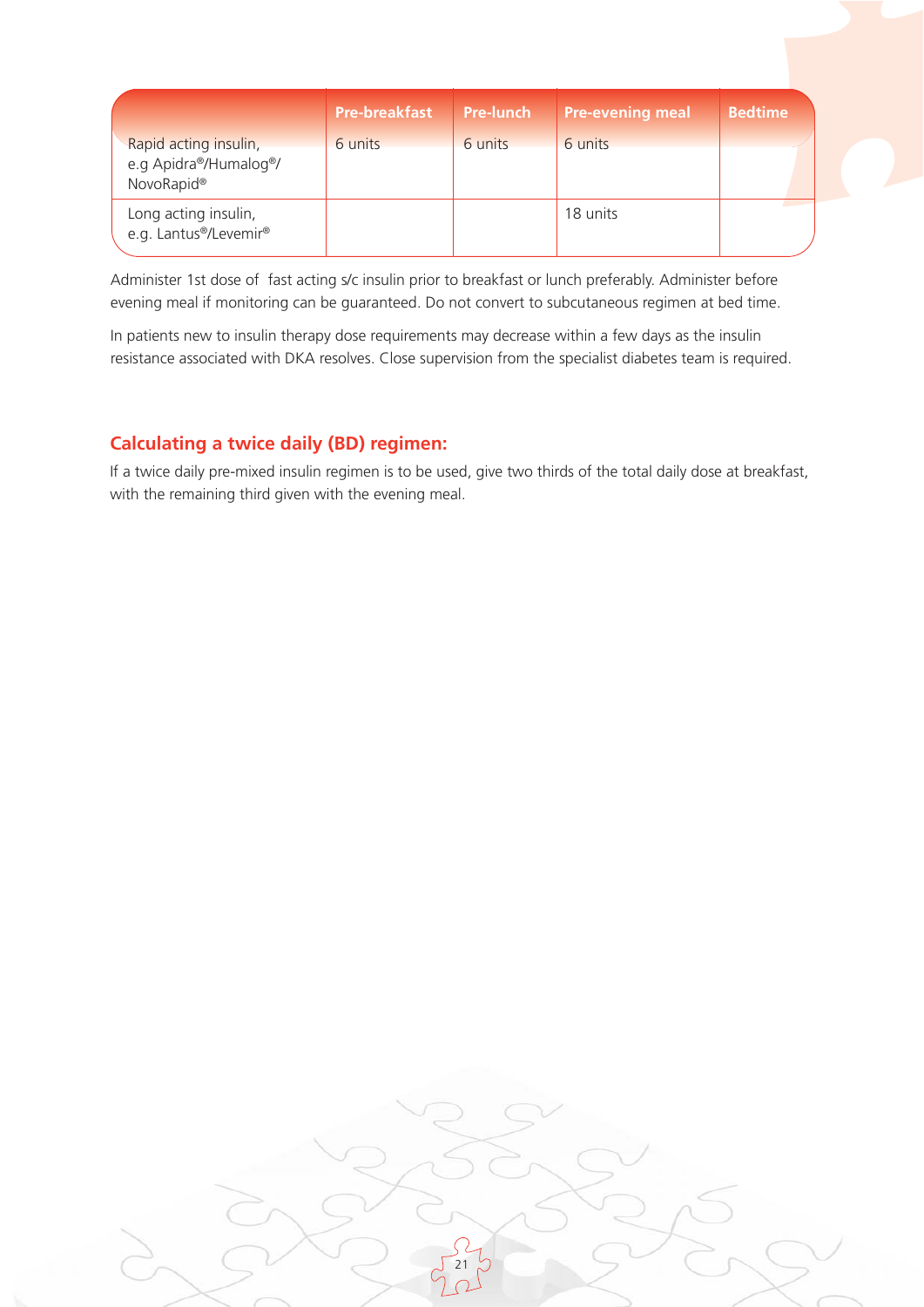# Appendix 2

## **Standards of care**

### Purpose of standards

- Maximise patient safety and quality of care
- Support professional best practice
- Deliver enhanced patient satisfaction
- Reduce Trust operating costs (litigation, complaint procedures)
- Contribute to improved financial performance (reduced length of stay)

|                       | <b>Diabetic Ketoacidosis</b><br><b>Processes</b>                                                                                                                                                                          |
|-----------------------|---------------------------------------------------------------------------------------------------------------------------------------------------------------------------------------------------------------------------|
| Protocol              | Availability of diabetes management guidelines based on national<br>examples of good practice                                                                                                                             |
| Implementation        | Availability of hospital wide pathway agreed with diabetes speciality team<br>and regular audit of key components. Evidence of rolling education<br>program for all medical and nursing staff                             |
| Specialist review     | People with diabetes who are admitted to hospital with diabetic<br>ketoacidosis are reviewed by a specialist diabetes physician or nurse prior<br>to discharge                                                            |
| Environment           | HDU access or monitored bed for DKA                                                                                                                                                                                       |
|                       | <b>Outcome measures</b>                                                                                                                                                                                                   |
| Incidence             | Benchmark incidence of DKA against equivalent national and regional data<br>for admissions using widely available local and national datasets                                                                             |
| Income                | Length of stay<br>Time of conversion to subcutaneous regimen                                                                                                                                                              |
| Ketosis               | Time to blood ketonaemia or acidosis resolution                                                                                                                                                                           |
| Morbidity & mortality | Complication rate of DKA treatment (e.g. cerebral oedema)<br>In hospital death rates<br>In hospital complications cerebral oedema, pulmonary oedema, ARF,<br>septicaemia<br>Readmission rate for DKA over 12-month period |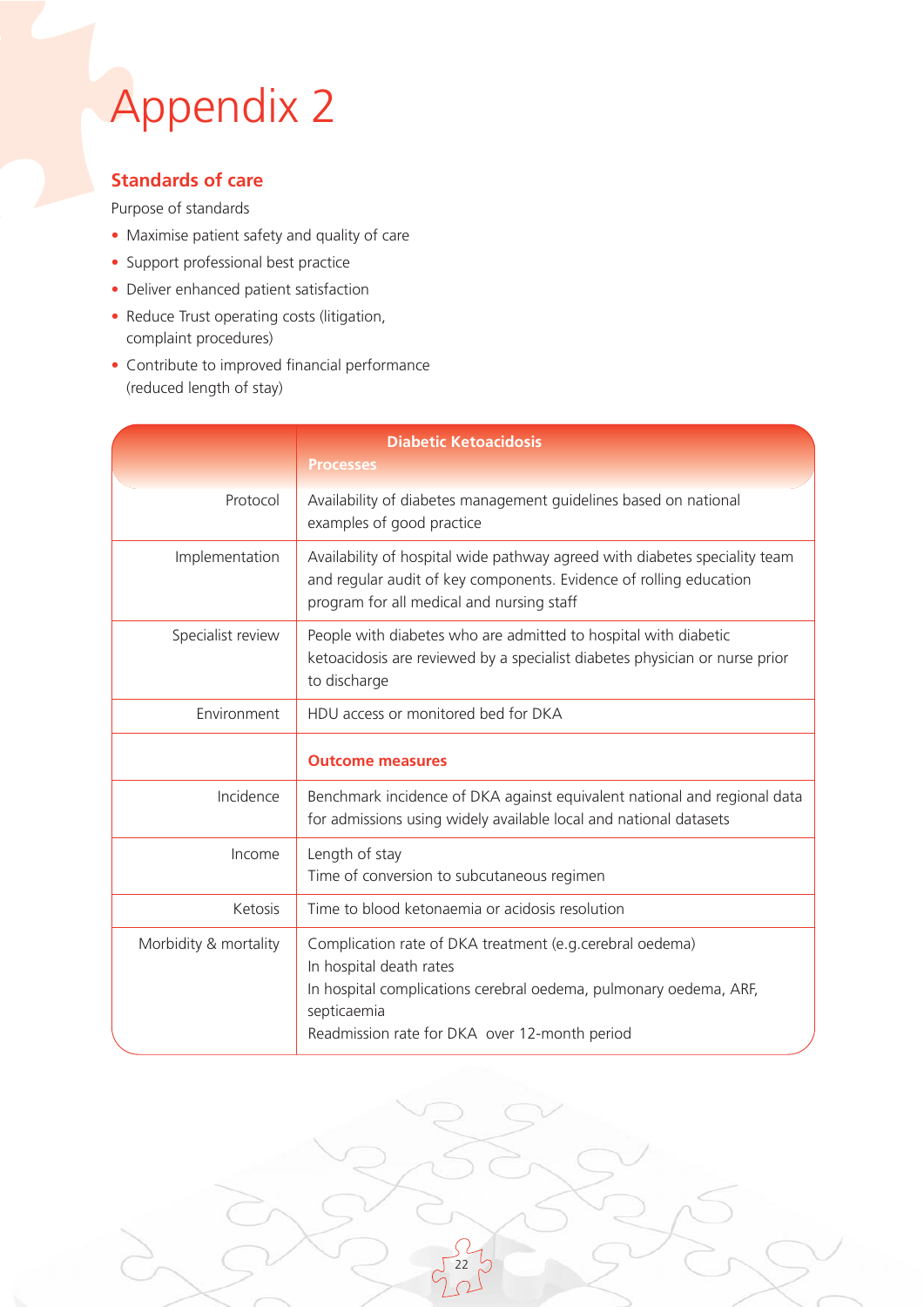## **Statement for Inpatient Guidelines**

This guideline has been developed to advise the treatment and management of The Management of Diabetic Ketoacidosis in Adults.

The guideline recommendations have been developed by a multidisciplinary team led by the Joint British Diabetes Society (JBDS) and including representation from Diabetes UK. People with diabetes have been involved in the development of the guidelines via stakeholder events organised by Diabetes UK.

It is intended that the guideline will be useful to clinicians and service commissioners in planning, organising and delivering high quality diabetes inpatient care. There remains, however, an individual responsibility of healthcare professionals to make decisions appropriate to the circumstance of the individual patient, informed by the patient and/or their guardian or carer and taking full account of their medical condition and treatment.

When implementing this guideline full account should be taken of the local context and in line with statutory obligations required of the organisation and individual. No part of the guideline should be interpreted in a way that would knowingly put people, patient or clinician at risk.

We would like to thank the service user representatives whose input has informed the development of these guidelines.